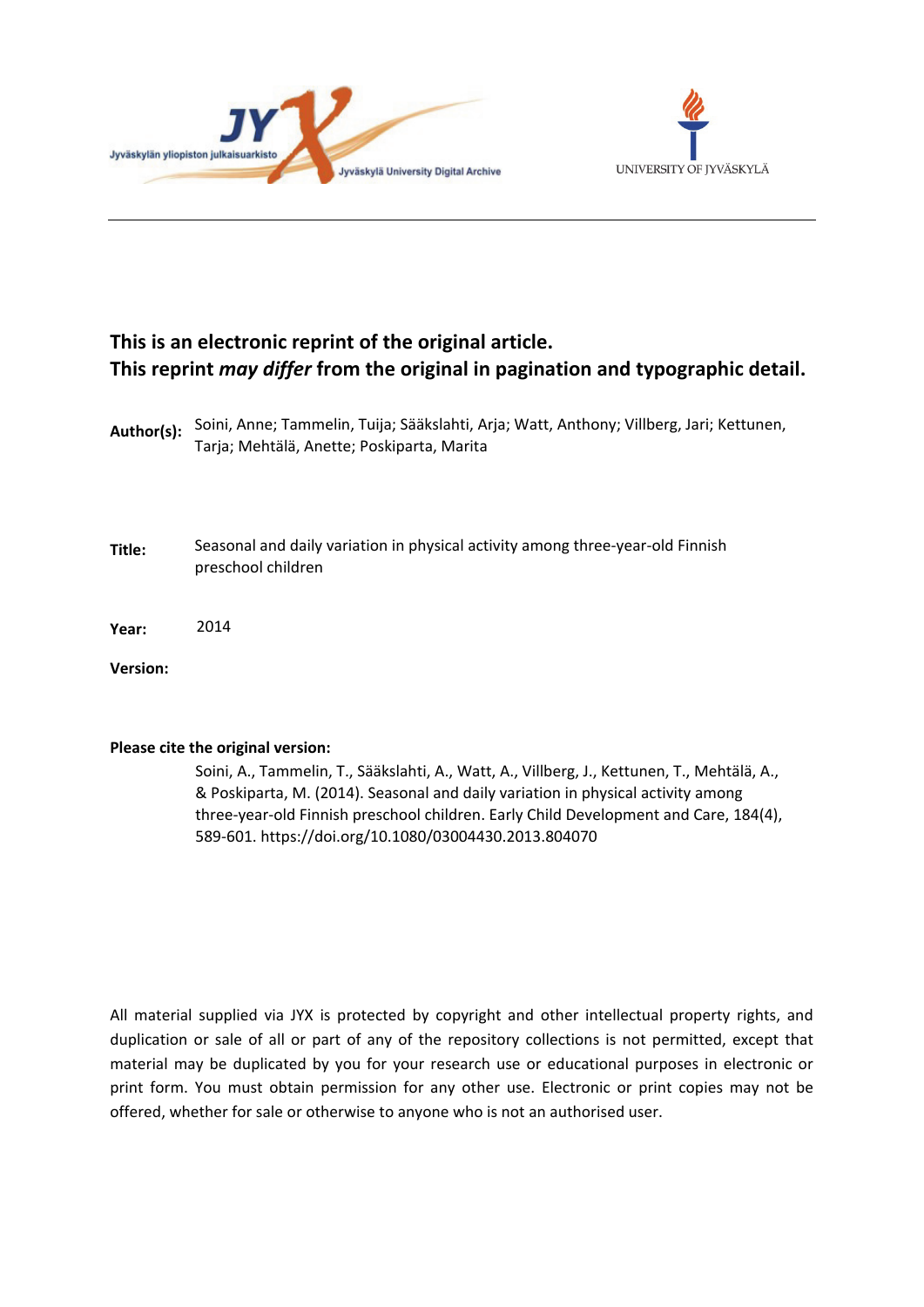## **ORIGINAL PUBLICATIONS**

**I**

## **SEASONAL AND DAILY VARIATION IN PHYSICAL ACTIVITY AMONG THREE-YEAR-OLD FINNISH PRESCHOOL CHILDREN**

by

Soini, A., Tammelin, T., Sääkslahti, A., Watt, A., Villberg, J., Kettunen, T., Mehtälä, A., & Poskiparta, M. (2014).

*Early Child Development and Care*, 184(4), 586–601. doi: 10.1080/03004430.2013.804070

Reproduced with kind permission by Routledge, Taylor & Francis Group.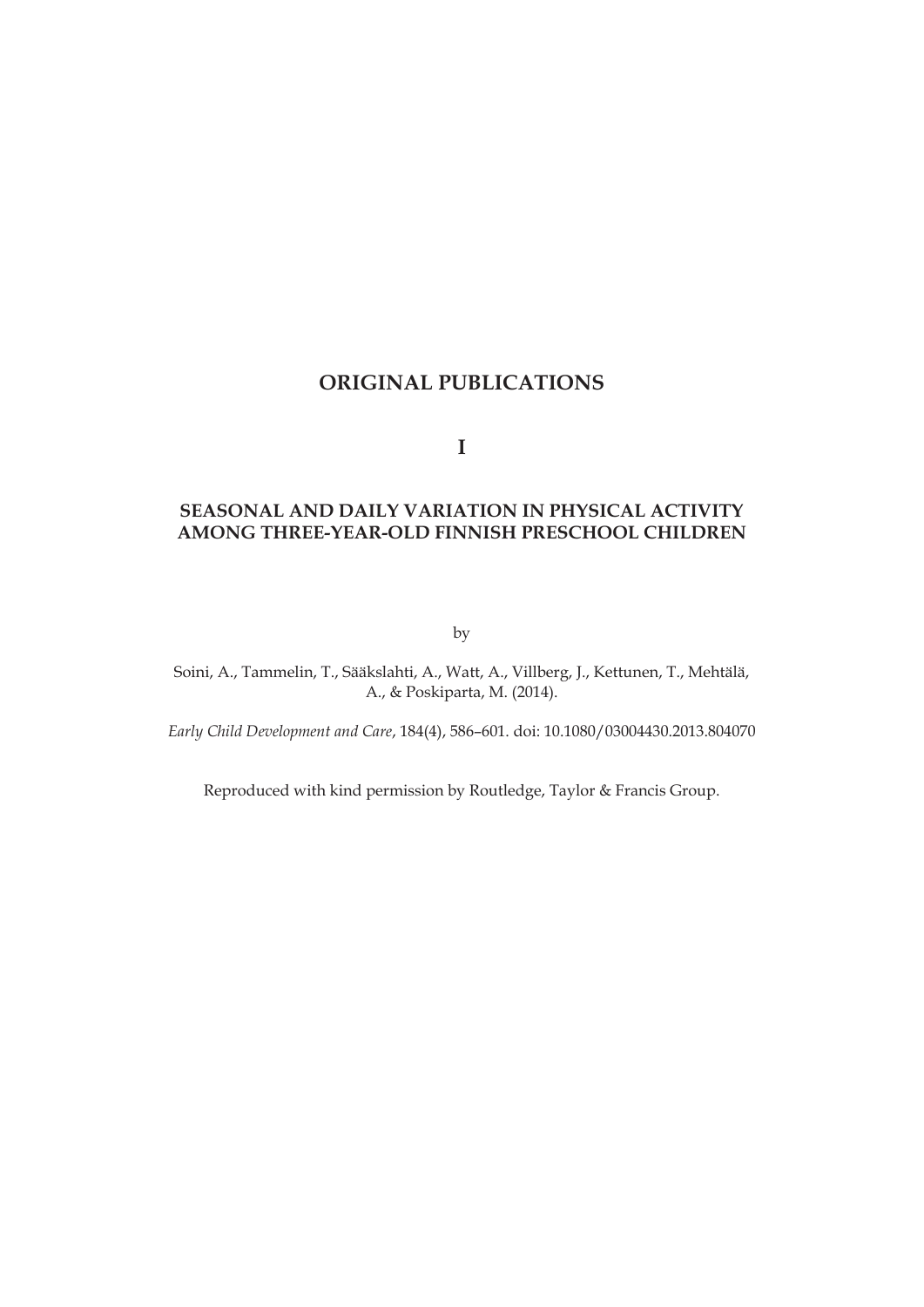| $\mathbf 1$    |                                                                                      |
|----------------|--------------------------------------------------------------------------------------|
| $\overline{2}$ |                                                                                      |
| 3              |                                                                                      |
| $\overline{4}$ |                                                                                      |
| 5              |                                                                                      |
| 6              |                                                                                      |
| $\overline{7}$ | Seasonal and daily variation in physical activity among 3-year-old Finnish preschool |
| 8              | children                                                                             |
| 9              |                                                                                      |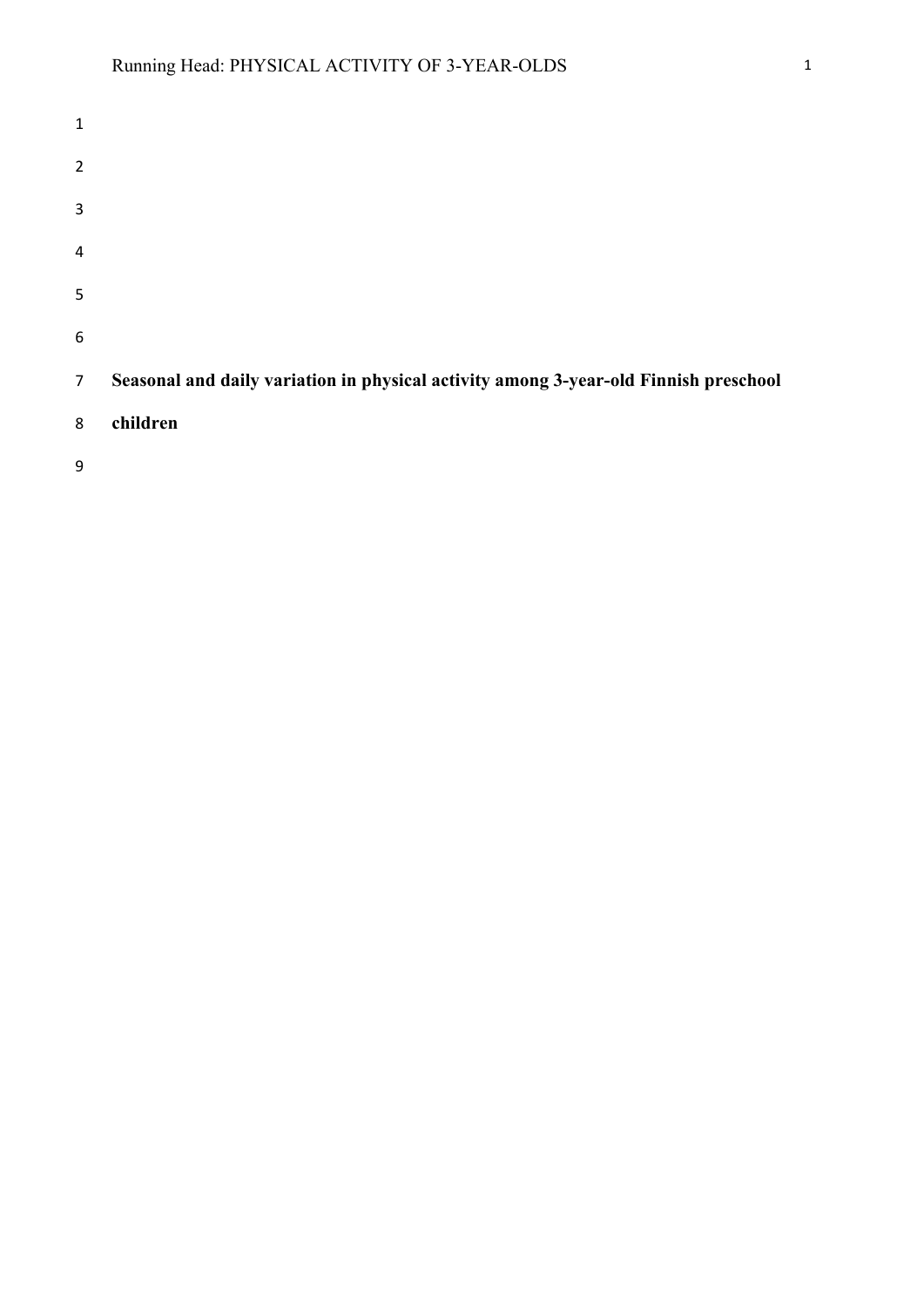| I |  |
|---|--|
|   |  |

# 10 Abstract

| 11 | The purposes of this study were to assess seasonal, daily, and gender variations in children's    |
|----|---------------------------------------------------------------------------------------------------|
| 12 | physical activity (PA). ActiGraph GT3X accelerometers were used to record the 3 year-old          |
| 13 | children's PA levels for five consecutive days in autumn and winter. Complete data for both       |
| 14 | seasons were obtained for 47 children. Despite a significant difference in seasonal               |
| 15 | temperatures ( $p < .001$ ), differences were only found for weekdays light PA ( $p = .021$ ). No |
| 16 | difference in PA was observed between weekdays and weekend days. Only 20% of the                  |
| 17 | sample had $\geq$ 120 minutes light-to-vigorous PA (LMVPA), and 46% of children had $\geq$ 60     |
| 18 | minutes moderate-to-vigorous PA (MVPA). Boys spent more minutes in LMVPA ( $p = .001$ )           |
| 19 | and MVPA ( $p = .004$ ) than girls. The current findings indicated that season and day of the     |
| 20 | week only minimally influence children's PA levels, whereas gender continues to be a              |
| 21 | significant factor.                                                                               |
| 22 | Keywords: accelerometer; childcare; early childhood; physical activity                            |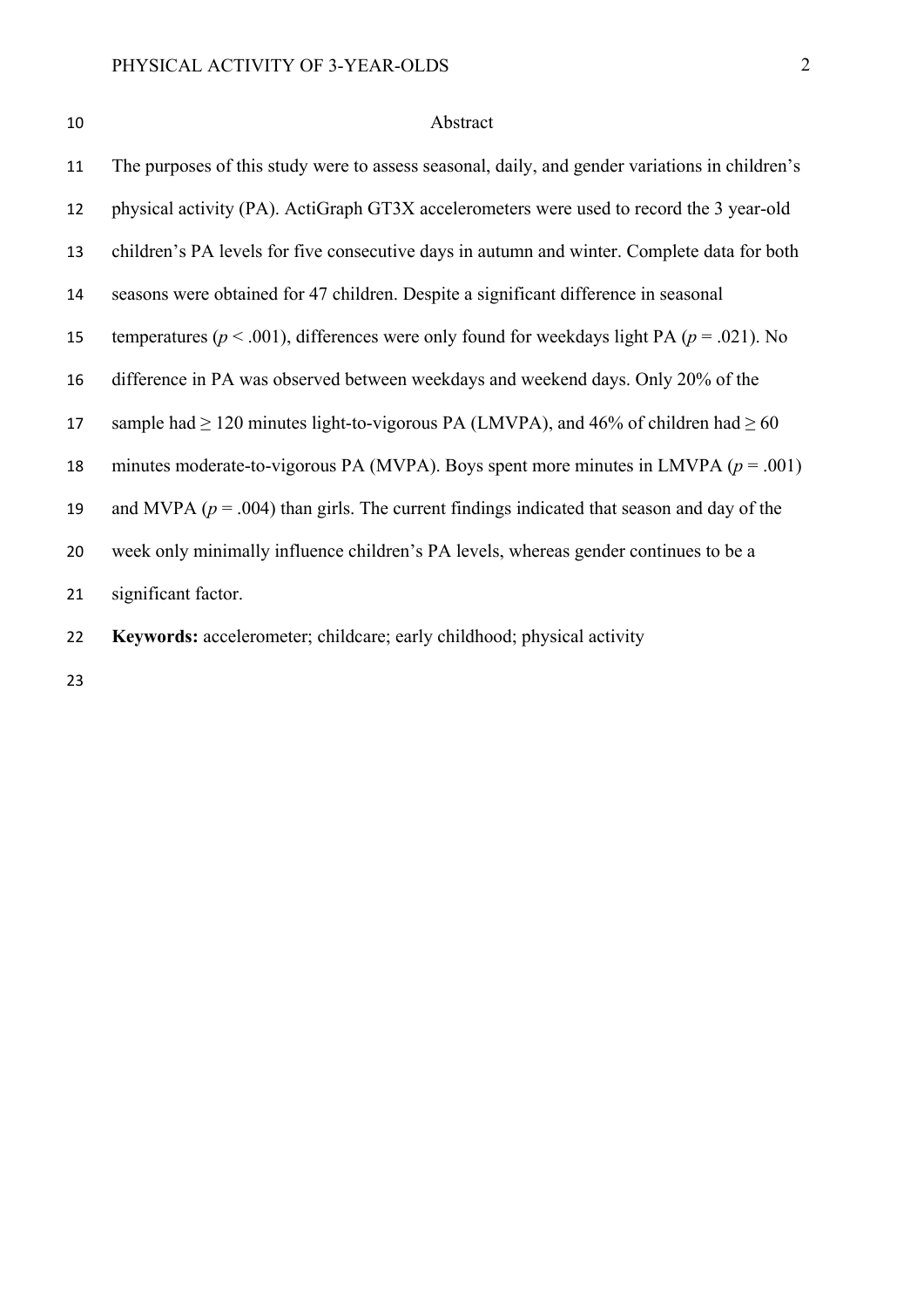#### **Introduction**

Early childhood has been identified as an important time for the development of healthy behaviours such as physical activity (PA) (Timmons, Naylor, & Pfeiffer, 2007). Children's engagement in PA plays a key role in their physical growth and biological maturation (Strong et al., 2005) and exerts a positive influence on their cognitive, social, and psychological development (Timmons et al., 2007). Previous studies have demonstrated that PA not only appears to track reasonably well over time (Strong et al., 2005), but that physical inactivity (Telama, 2009) and obesity (Moore et al., 2003) demonstrate even stronger consistency in the transition from childhood to adulthood. In light of this trend, the enhancement of PA and reduction in sedentary behaviour in children are genuinely important from a public health perspective (Tremblay et al., 2011).

Preschool children's (3–5 years) PA may be described as "play" and occurs at various levels of intensity (Timmons et al., 2007). The assessment of young children's PA is demanding, primarily because their behaviour is intermittent and sporadic. Objective measures such as accelerometers can detect these short spurts of activity and determine frequencies, intensities, and duration of PA (Cliff, Reilly, & Okely, 2009; Oliver, Schofield, & Kolt, 2007; Pate, O´Neill, & Mitchell, 2010). Accelerometers have become one of the most widely used methods for assessing preschool-aged children's PA (Pate et al., 2010). Although the use of accelerometers to assess PA in preschool children has increased over the past decade (Bornstein, Beets, Byun, & McIver, 2011), Carson and Spence (2010) reported that there was only a small set of studies where preschool-aged children's PA levels have been determined with accelerometers across different seasons. Carson and Spence found that 29 out of a total of 35 studies assessed seasonal variations in PA among children and/or adolescents, but that only six exclusively examined preschool-aged groups, in which the pattern of findings were less clear. For example, in Scotland (Fisher et al., 2005), Canada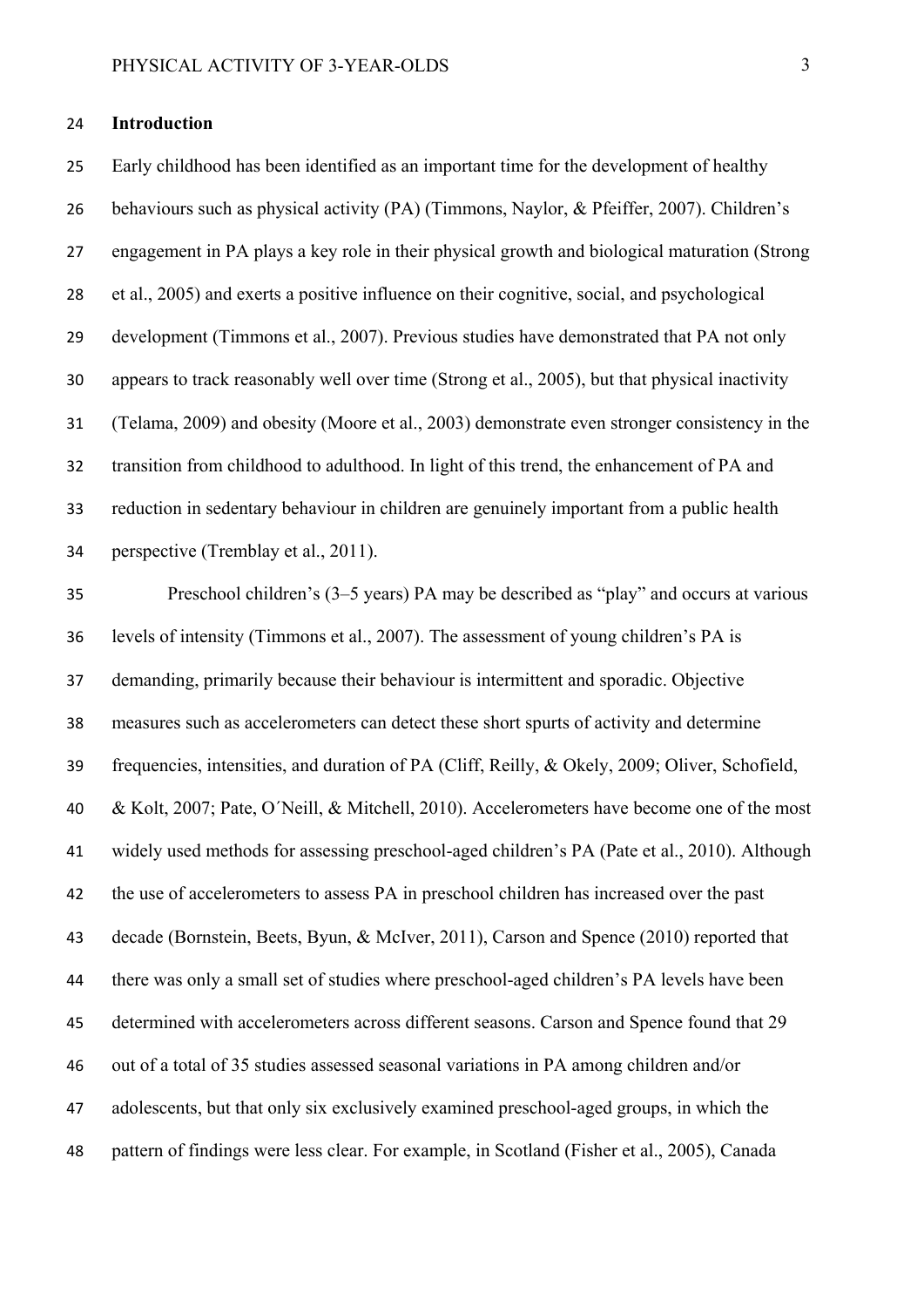(Carson, Spence, Cutumisu, Boule, & Edwards, 2010) and the United States (Poest, Williams, Witt, & Atwood, 1989) children were less physically active in wintertime compared to summertime, whereas Finn, Johannsen, & Specker (2002) found no seasonal variations in their US study. Burdette, Whitaker, and Daniels (2004) reported that the highest levels of outdoor playtime occurred in the summer and the lowest in the winter and that seasonal differences in children's PA levels, as measured by accelerometers, were less pronounced compared to children's parents' proxy reports. Differences in children's PA have related more to time spent outdoors than to season or weather conditions (Baranowski, Thompson, DuRant, Baranowski, & Puhl, 1993). Seasonality merits study in young preschool children, as lifelong patterns of PA participation throughout the year are adopted in the early years of life (Poest et al., 1989). Because so few of these earlier studies were conducted in locations characterized by very cold winter temperatures, such as experienced in Finland, more knowledge is needed about seasonal variation in young children's PA in environmental conditions of this kind.

In Europe, the average enrolment rate of children aged 3 years in childcare and early education services is 69% (OECD Family Database, 2008). During weekdays, children attend childcare approximately 6–9 hours/day, while on weekend days they spend the whole day typically engaged in activities based within the home setting. There is evidence that children's attendance at childcare influences their levels of PA (Finn et al., 2002; Pate, McIver, Dowda, Brown, & Addy, 2008; Pate, Pfeiffer, Trost, Ziegler, & Dowda, 2004), thereby underlining the importance of examining and comparing children's PA levels during weekdays and weekend days.

To date, studies of objectively measured PA and sedentary behaviour in preschool-aged children have drawn attention to the fact that levels of PA are typically low and sedentary behaviour high (Oliver et al., 2007; Reilly, 2010). On the basis of their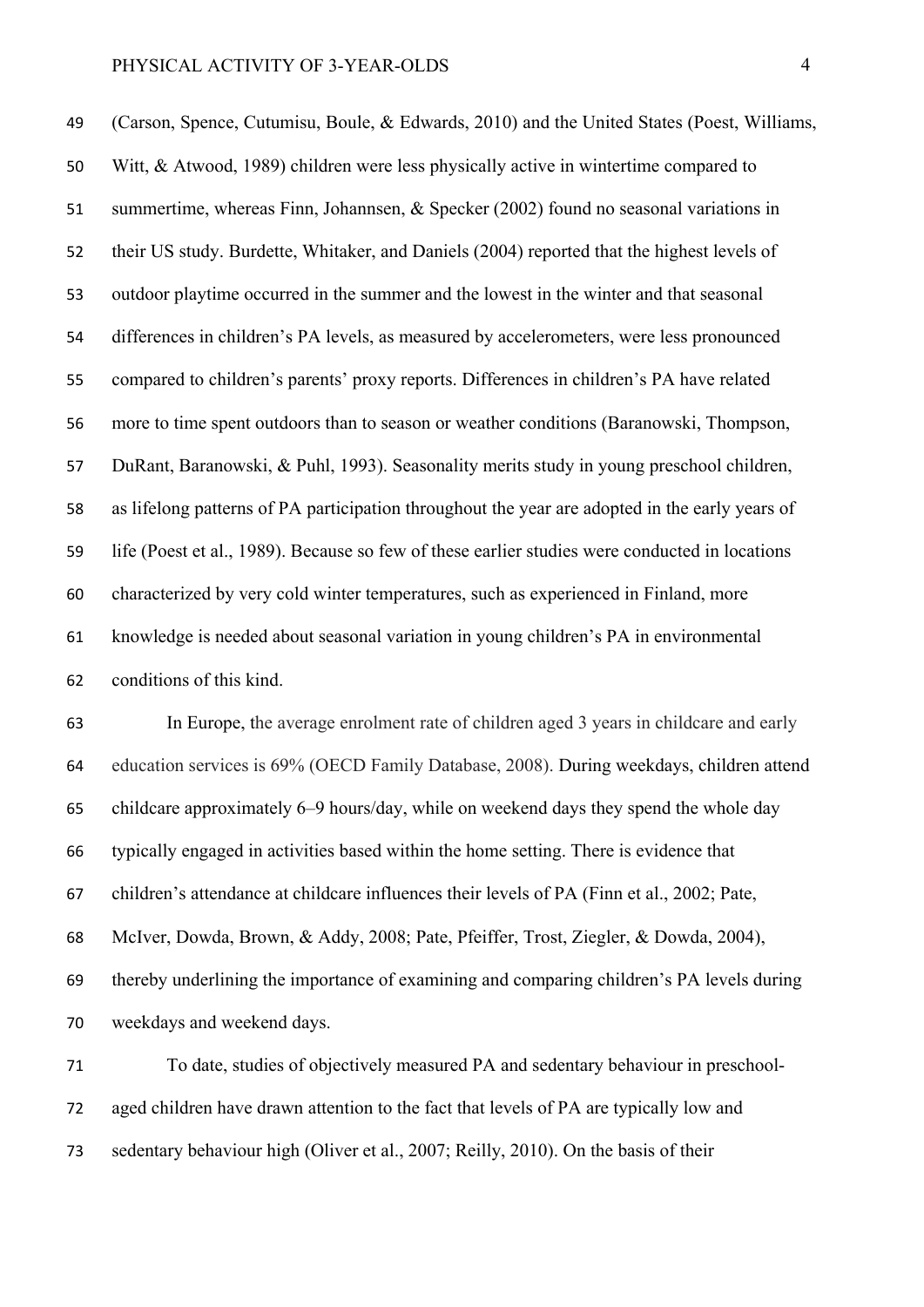accelerometer-derived meta-analysis, Bornstein et al. (2011), concluded that preschool children accumulate anywhere from 40 to 100 minutes of MVPA daily. Previous early childhood studies have investigated whether preschoolers are meeting PA guidelines, meaning at least 60 minutes of MVPA (Beets, Bornstein, Dowda, & Pate, 2011; Cardon & De Bourdeaudhuij, 2008; Reilly, 2010; Tucker, 2008). Despite the recommendations to engage in PA and its indisputable benefits, many young people do not achieve the guidelines 80 for daily PA (Reilly, 2010; Tucker, 2008). For example, a review of studies from seven different countries found that nearly half of preschool-aged children did not engage in sufficient PA, and only 54% achieved the minimum of 60 minutes of PA daily (Tucker, 2008). Few earlier PA studies have focused exclusively on 3-year-olds, and therefore more research is needed to reach a comprehensive understanding of PA levels and sedentary behaviour during the very early preschool years. The main purposes of this study were to assess the PA levels and sedentary time of 3- year-old children, paying special attention to the variation in PA and sedentary behaviour between boys and girls, weekdays and weekend days, and the autumn and winter seasons. A secondary purpose was to ascertain whether preschool children achieve the recommended levels of PA proposed within national and international current guidelines (Australian Government, Department of Health and Ageing, 2010; Canadian Society for Exercise Physiology, 2012; Department of Health. UK physical activity guidelines, 2011; Institute of Medicine [IOM], 2011; The National Association for Sport and Physical Education [NASPE], 2009; Recommendations for Physical Activity in Early Childhood Education, 2005; World Health Organization [WHO], 2010).

**Method** 

*Participants*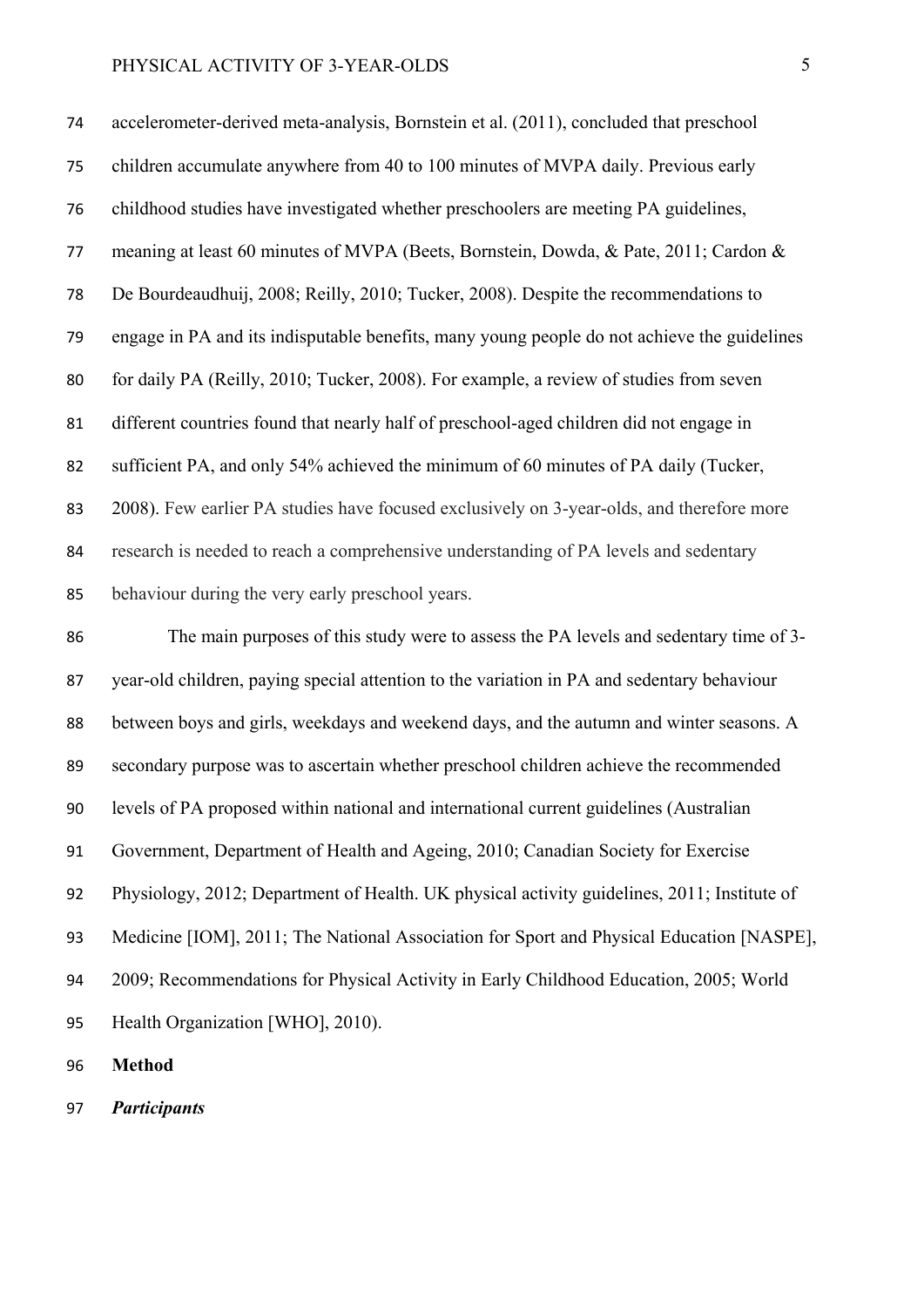Principals of childcare centres in Jyväskylä were provided with information regarding the study at a regional administrative meeting. A total of 14 childcare centres volunteered to be involved in the study. All the families of the 3-year-old children (year of birth 2007) attending the participating childcare centres were invited to participate. One hundred and two (57%) parents of 179 families provided informed consents. The PA data on the children were collected in two phases. The first data collection was in autumn (August to October) and the second during the winter (January to February).

A total of 96 children (48 boys and 48 girls) participated in the data collection in autumn and 94 children (50 boys and 44 girls) took part in winter. Before analysis, the data on 16 children from the autumn sub-sample, and 34 children from winter sub-sample were discarded, as 6 children (autumn) and 14 children (winter) were in homecare, and the remaining 30 participants did not have sufficient complete data. The minimum requirement for valid PA data was at least 8 hours of monitored PA per day (from 7 am to 9 pm) for at least 2 weekdays and 1 weekend day. Complete data were obtained for 81 children (41 boys and 40 girls) during autumn and for 60 children (33 boys and 27 girls) during winter. Complete data for both seasons were obtained for 47 children (26 boys and 21 girls). Body weight and height were measured at the time of each PA data collection and body mass index 115 (BMI: kg/m<sup>2</sup>) was calculated for each child. Demographic characteristics of the sample by gender and season are shown in Table 1. Results for BMI indicated, in accordance with the International Obesity Task Force BMI definition, four children (9%) during the autumn assessments and three children (7%) during the winter assessments were evaluated as overweight. All other children were in the normal BMI range (Cole, Bellizzi, Flegal, & Dietz, 2000). [Table 1 near here]

*Instruments*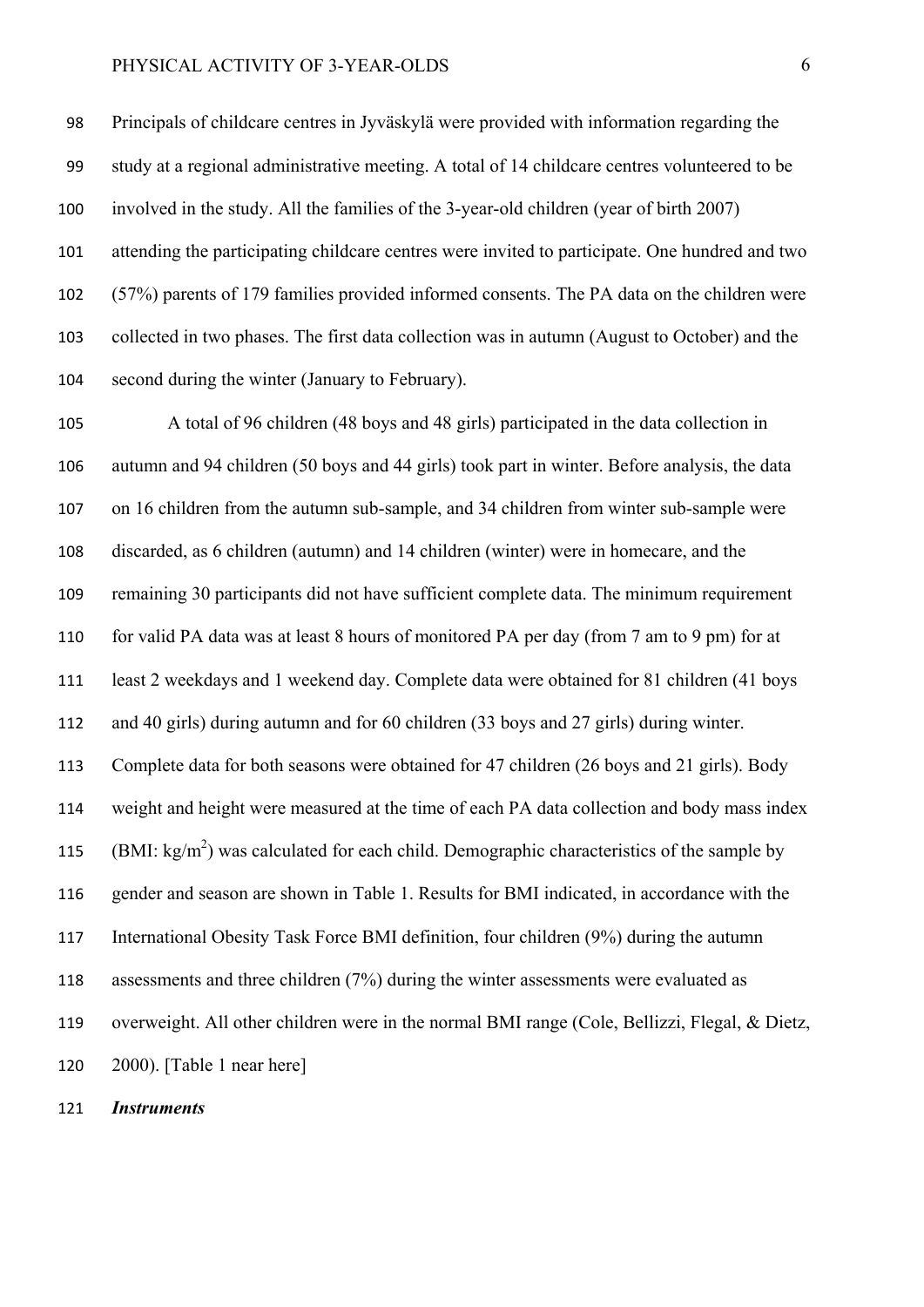PA was quantified with ActiGraph GT3X accelerometers on five consecutive days (from Wednesday to Sunday), which were programmed to save data in 5-s intervals (epochs) as proposed for children this age (Cliff et al., 2009). In the present study, total physical activity (TPA) was expressed as mean counts per minute (cpm). To analyse the amount of the time children spent at different intensity levels, the separate count cut points for preschool-aged children established recently by Van Cauwenberghe, Labarque, Trost, De Bourdeaudhuij, and 128 Cardon, (2011) were adapted for this study. The following cut-points were used: sedentary ( $\leq$ 1491 cpm); light (14922339 cpm); moderate (23403523 cpm); vigorous (≥ 3524 cpm); light-130 to-vigorous physical activity (LMVPA)  $(\geq 1492 \text{ cm})$ ; and moderate-to-vigorous physical activity (MVPA) (≥ 2340 cpm) (Van Cauwenberghe et al., 2011).

#### *Procedures*

Before the data collection, all the participants were familiarized with the accelerometer. The children received an accelerometer on the first morning of the study, and all the children, together with their parents, were instructed to wear the accelerometer on an adjustable elastic belt over their right hip for as long as possible during all waking hours, removing it only for water-based activities and sleeping. Parents and early educators were informed about the correct procedures and proper accelerometer use via an information letter.

Parents were asked to record the times at which children woke up, went to bed, and their childcare attendance times. Additionally, parents were asked to report any abnormalities in daily routines, for example, long periods spent sitting (e.g., in a car), swimming, bathing and if the child falls ill during the measurement time. Receptivity to wearing the instrument was rated by the parent on a five-point scale (from very pleasant to very unpleasant). Outdoor times were recorded by the researchers during attendance at childcare. The ethics committee of the University of Jyväskylä, and the Social Affairs and Health officer in city of Jyväskylä approved the study.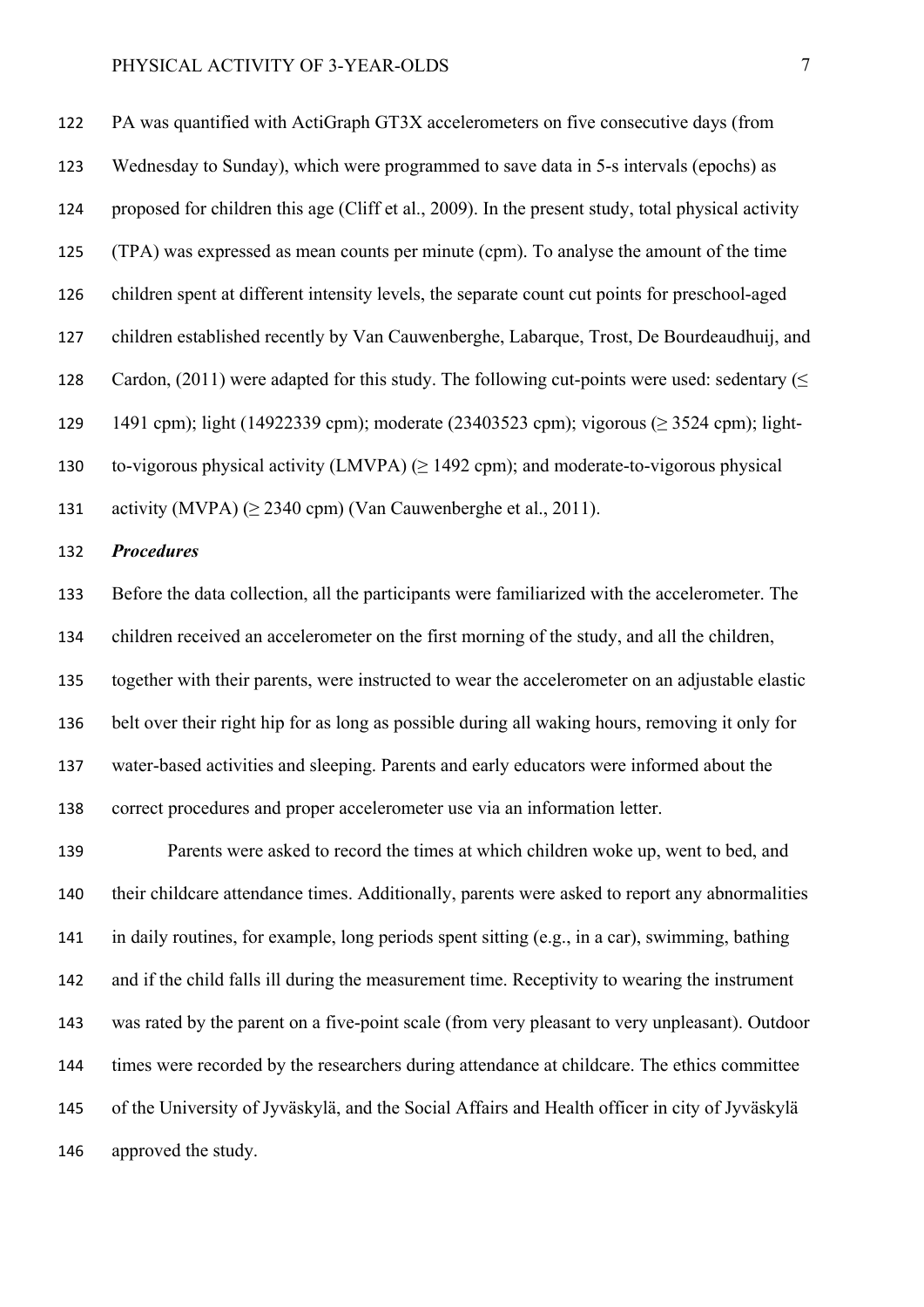#### *Environmental conditions*

The city of Jyväskylä is located in central Finland (62° 15' 36"N, 25° 45'E). The suburbs of the city of Jyväskylä are in close proximity to forests, hills and lakes, with good opportunities for active commuting and leisure time activities. The region experiences four distinct seasons. 151 The average maximum air temperature in autumn (August to October) is around 13.0°C, average precipitation 66 mm/month and duration of sunshine approximately 255 hours/month. During the winter months (January and February) the average air temperature is around - 8.4°C, average precipitation of 39 mm/month, duration of sunshine approximately 51 hours/month and average snow depth 36 cm (Climatological Statistics of Finland, 1981– 2010). In this study, the findings showed significant seasonal variation in mean daily 157 temperature (9.4 $\degree$ C in autumn vs. -13.1 $\degree$ C in winter;  $p \le 0.001$ ). These temperatures were lower than normally recorded for these seasons.

## **Statistical analyses**

All data were checked for normality before statistical analysis. Periods of non-wear time

(defined as 20 consecutive minutes of '0' counts) and an upper range of biological

plausibility (defined as no more than 15 000 cpm) were removed from the data (Cliff et al.

2009). The data reduction was done with using self-customized software.

The data were analysed using SPSS for Windows (version 18.0). Means and standard deviations (SD) were calculated for daily TPA expressed as cpm, and time spent (minutes per day) at different intensity levels (sedentary, light, moderate, vigorous, LMVPA and MVPA) to show the extent of activity behaviour for the independent variables of gender and season. Nonparametric tests (Wilcoxon and Mann-Whitney) and General Linear Models (GLM) for repeated measures (MANOVA) were used to analyse gender and seasonal differences in children' s PA on weekdays and weekend days. To compare PA levels on weekdays and weekend days, paired-samples *t-*tests were conducted. Gender differences in TPA and in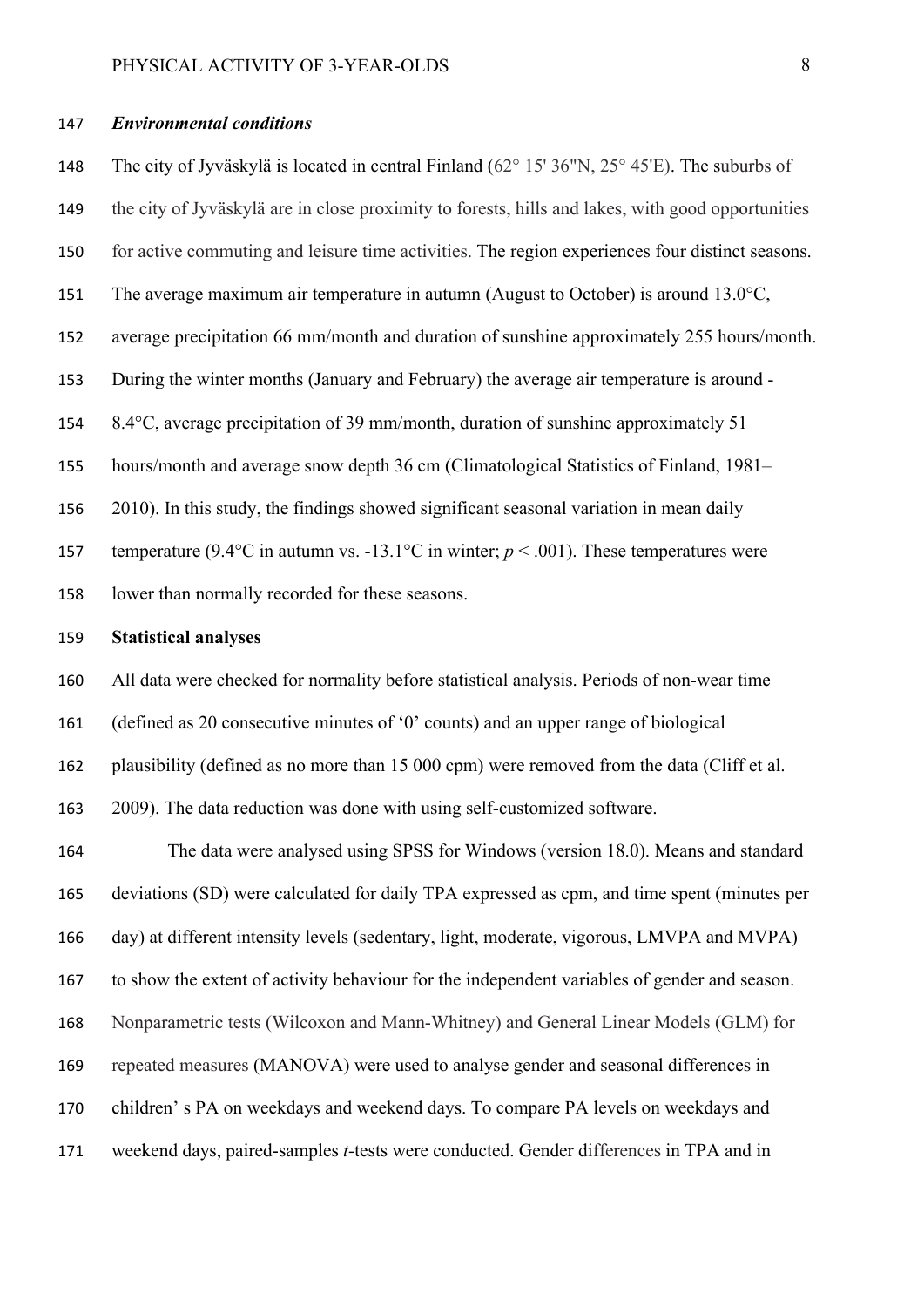engagement at different intensity levels were analysed using independent-samples *t-*test.

Effect size was determined using the Cohen's *d* formula. Crosstabs utilizing Pearson Chi-

square were used to determine the percentages of children who reached the current

recommended levels of PA. Statistical significance was set at an alpha level of .05 for all

analyses.

### **Results**

The results showed a significant seasonal variation in mean outdoor time during childcare attendance (178 minutes in autumn vs. 116 minutes in winter; *p* = .002). During the data collection periods, the participants attended childcare settings for an average of 7.6 hours/day. Accelerometers were worn for an average of 4.6 days and 692 minutes/day.

The results indicated that the children engaged in sedentary activity for 85% of the time, in light activity for 6% of the time, and in MVPA for 9% of the time monitored. Mean TPA for the whole sample was 632 cpm (*SD* = 145), boys showing significantly higher TPA 185 than girls (673 vs. 580 cpm;  $p = .001$ ,  $d = 0.70$ ). A paired-samples *t*-test indicated no significant differences in TPA or in PA levels between weekdays and weekend days, except in winter, when the children engaged significantly more in sedentary behaviour on weekdays 188 compared to weekend days (596 vs. 570 min/day;  $p = .019$ ,  $d = 0.37$ ).

No seasonal difference was observed in children's PA levels, except for minor variation on weekdays light PA (*p* = .021; see Table 2). Boys were more physically active than girls. Between-subjects comparisons in PA on weekdays and weekend days indicated significant gender differences for all the dependent variables, except for sedentary time on weekend days (see Table 2). Results of the independent-samples *t*-tests for the comparison of PA levels by gender revealed that especially during winter weekdays boys were physically more active than girls (see Table 3). Seasonal variations between boys and girls were also analysed with GLM for repeated measures. No significant differences were observed for any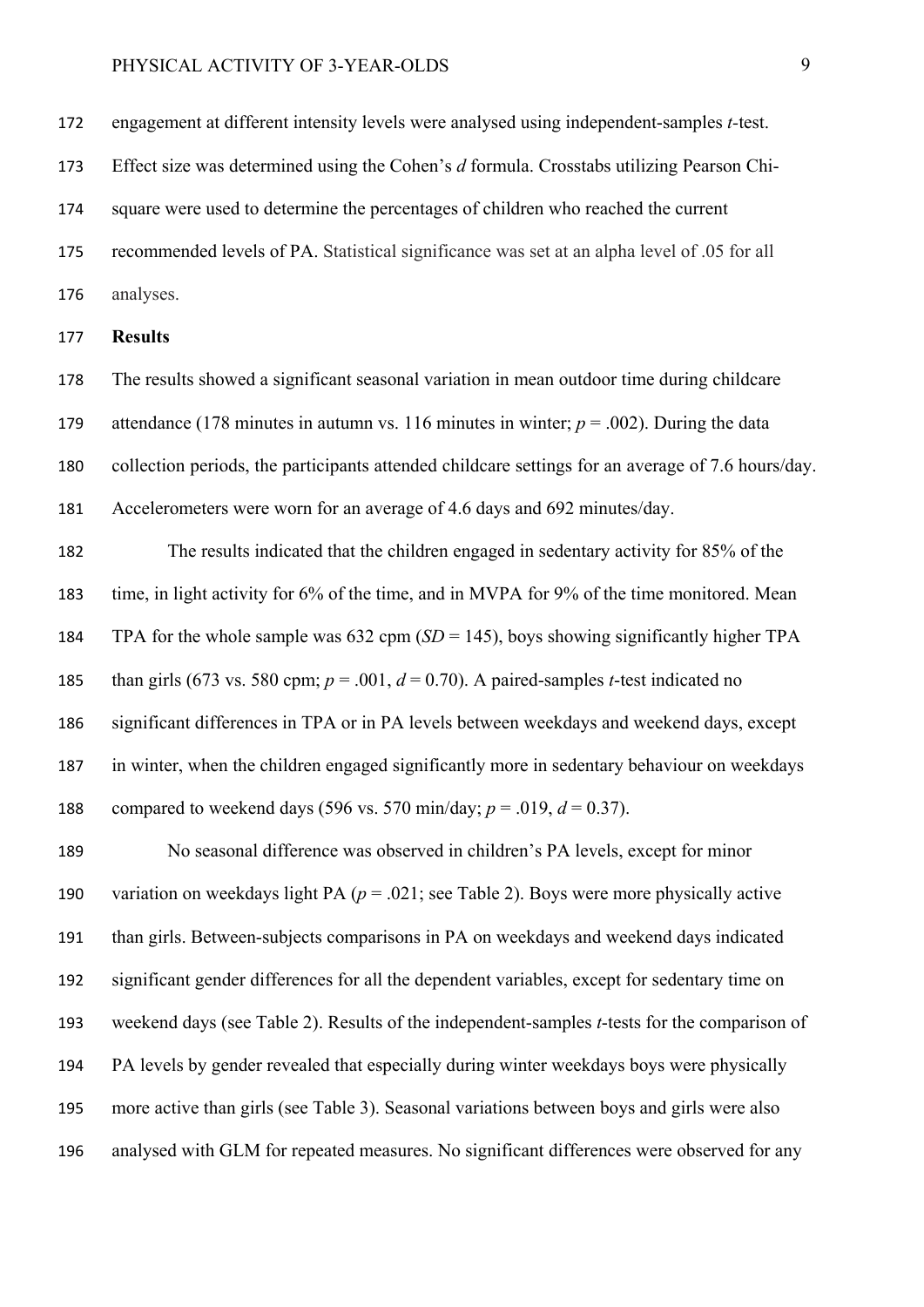of six variables. Due to small sample size, the power of the tests was minimal on all occasions, and therefore the results of the MANOVA are merely indicative. [Tables 2 and 3 near here]

The proportions of children engaging in LMVPA were 1% (under 60 minutes/day), 36% (6089 minutes/day), 43% (90119 minutes/day), 20% (120 minutes or more/day). The proportions of children engaging in MVPA were 53% (3059 minutes/day), 40% (6089 minutes/day, and 6% (90119 minutes/day). None of the children engaged in MVPA 120 minutes or more/day. Pearson Chi-Square tests confirmed the gender differences in the time 205 spent in LMVPA ( $p = .010$ ) and MVPA ( $p = .002$ ). According to parents' reports of their 206 children's receptivity to wearing the accelerometer, only 3% of the children reported the experience as "unpleasant" and none as "very unpleasant".

#### **Discussion**

The main purposes of this study were to assess seasonal, daily, and gender variations in 3- year-old preschool children's PA and sedentary behaviour. The results indicated only minor seasonal variations in the children's light PA on weekdays, and no difference was observed in PA levels between weekdays and weekend days, except in winter in the children's sedentary behaviour. Boys were more active than girls, particularly in winter and during weekdays. The findings indicated that the children's PA levels were very low and sedentary time very high. Overall, the children did not meet the recommendations of three hours of daily LMVPA (Australian Government, Department of Health and Ageing, 2010; Canadian Society for Exercise Physiology, 2012; Department of Health. UK physical activity guidelines, 2011; IOM, 2011), or two hours of daily brisk PA (Recommendations for Physical Activity in Early Childhood Education, 2005). Approximately 20% of the present sample engaged in at least two hours of daily LMVPA (NASPE, 2009) and 46% fulfilled the requirement of at least 60 minutes of MVPA daily (WHO, 2010).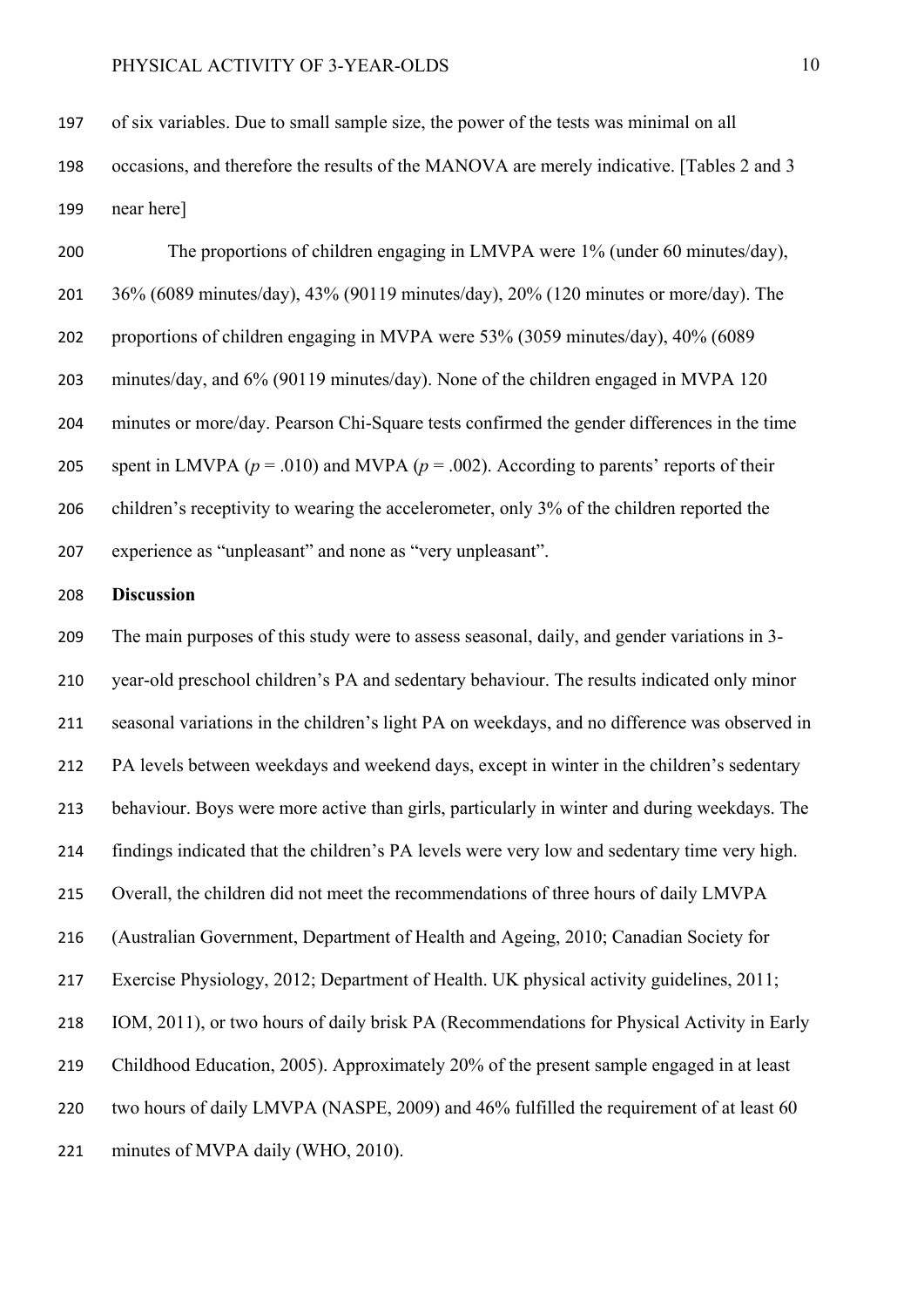The mean TPA scores for the children in the present study were slightly lower than those reported in earlier similar studies (Cardon & De Bourdeaudhuij, 2008; Fisher et al., 2005; Jackson et al., 2003). For example, Jackson et al. (2003) found total activity counts of 669 cpm for 3-year-old Scottish children compared to the mean of 632 cpm found in this study. Cardon and De Bourdeaudhuij (2008) reported that a sample of 4- and 5-year-old Belgian children engaged in 9.6 hours per day of sedentary behaviour and in MVPA for only 34 minutes per day. The present sample was similarly sedentary for 9.9 hours per day, although the children also engaged in MVPA for 61 minutes per day. Based on a meta-analysis of accelerometer based studies, Bornstein et al. (2011) indicated substantial variations in children's MVPA times, with no clear pattern emerging on the typical PA levels of preschool children. The pattern of low levels of PA and high levels of sedentary time reported for the present Finnish children as well as in comparable studies, underlines a worrying trend among preschool-aged children regarding their failure to engage in sufficient levels of PA.

Limited previous research has examined seasonal variations in younger age groups, 237 and incorporated the use of accelerometers to evaluate PA (Carson & Spence, 2010). Several studies have shown seasonal variation in young children's PA, with PA levels typically higher and sedentary time lower in summertime (Carson et al., 2010; Fisher et al., 2005; Poest et al., 1989). The highest levels of outdoor playtime occurred in the summer and the lowest in the winter (Burdette et al., 2004). Baranowski et al. (1993) also found seasonal variation in outdoor activity, with all the children showing lower outdoor activity levels during the summer months. Finn et al. (2002) found no effect for season. Similarly, the present study found only minor seasonal variations in children's PA levels. The data revealed that on weekdays in autumn the children engaged significantly more in light PA than on weekdays in winter. Generally, childcare centres' daily schedules do not vary within seasons.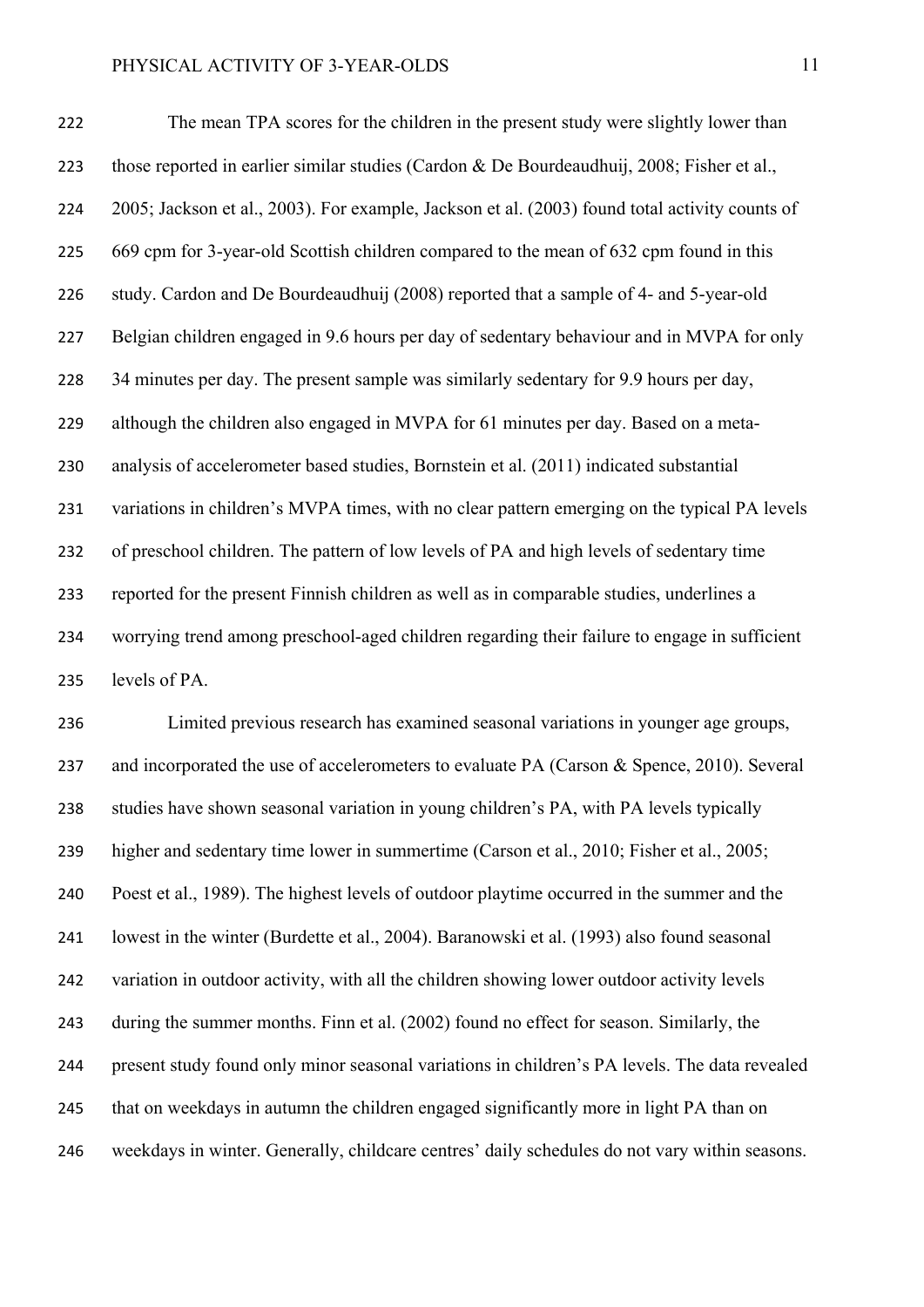However, in cold weather, such as -20°C or colder, it is possible, that children do not participate in outdoor activities, or recess periods are shorter than normally. Significant seasonal variations in mean temperatures could explain why the average outdoor time during childcare attendance in winter (116 min) was significantly less than in autumn (178 min). Furthermore, in winter, shorter outdoor activity times may explain children's lower engagement in light PA on weekdays. In addition, the amount of daylight hours during the winter months (51 hours/month) is much shorter than in autumn (255 hours/month), and might have an influence on children's outdoor times after childcare attendance. Given the considerable contrast in environmental conditions, such as temperature and the presence of snow, the results were surprisingly similar for the two seasons.

Aside from Finn et al. (2002), who concluded that attendance at the childcare centre was the strongest predictor of activity levels, with more than 50% of the daily activity counts performed during childcare hours, and Strong et al. (2005), who reported that preschools should provide opportunities for children to accumulate 60 minutes and more of MVPA each day, earlier studies have typically indicated that physical activity levels are very low among preschool children during their time in childcare settings (Pate et al., 2008; Reilly, 2010). Cardon and De Bourdeaudhuij (2008) reported higher levels of sedentary behaviour on weekdays compared to weekend days, although MVPA was as low during the weekend days as during the weekdays. In the present study, in wintertime, the children engaged more in sedentary behaviour on weekdays than weekend days. Childcare attendance and outdoor times may in part explain children's greater engagement in sedentary behaviours during weekdays compared to weekend days. The descriptive results revealed that the children tended to be more active on weekdays, although no significant difference in the time spent in different intensity levels was found between weekdays and weekend days. Similarly, Jackson et al. (2003) found no differences in activity levels between weekdays and weekend days.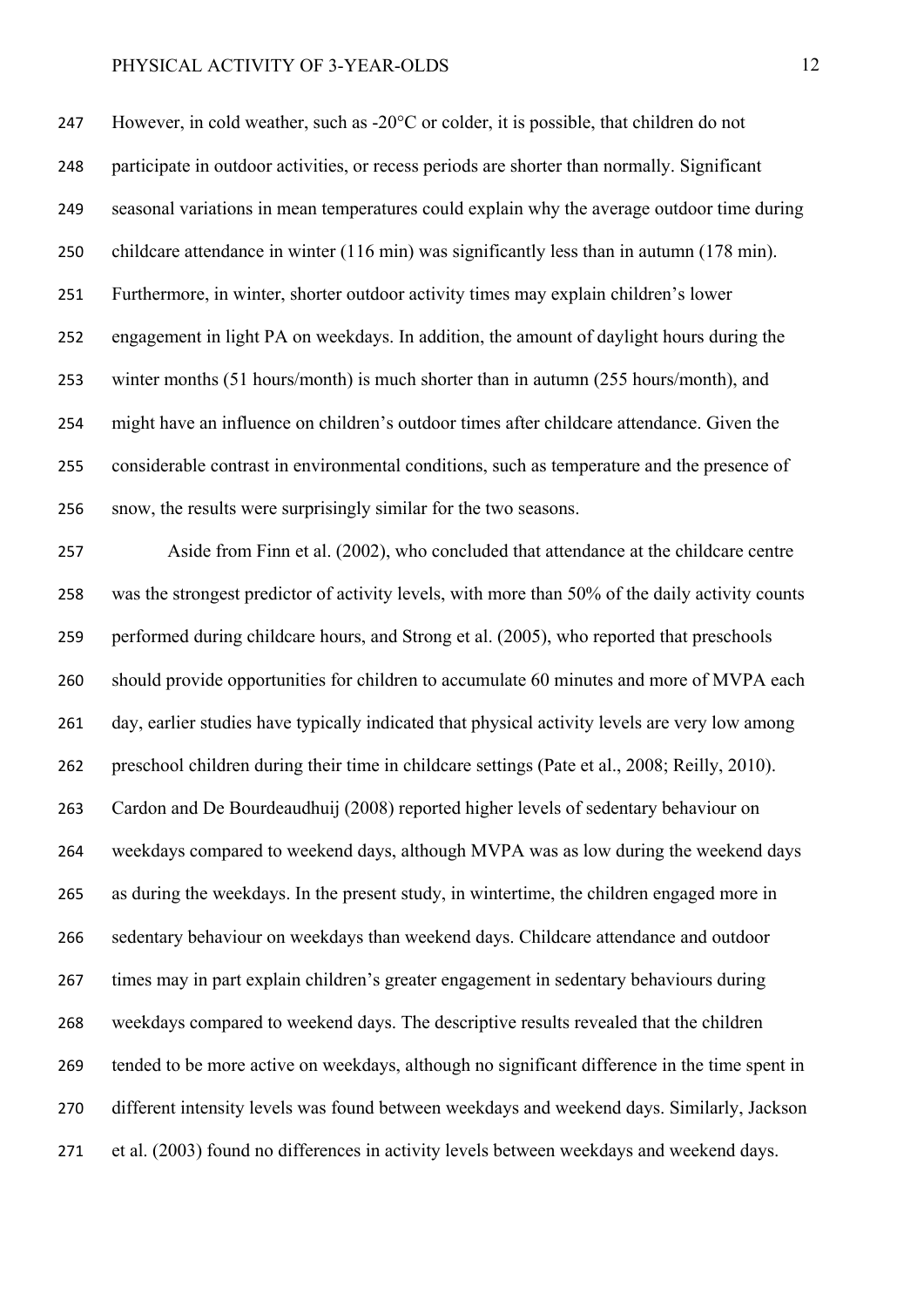Interestingly, the present results showed that the variation in PA time (described by standard deviation and range) on weekend days was somewhat higher than on weekdays. In the present study, there were boys and girls who were physically very active, and others who were very inactive. This finding should encourage early educators and parents to make extra effort to promote a healthy lifestyle in their daily activities with children.

Previous preschool PA research has shown boys to be more active than girls (Finn et al., 2002; Hinkley, Crawford, Salmon, Okely, & Hesketh, 2008; Jackson et al., 2003; Pate et al., 2004). In the present study, boys' TPA was significantly higher than girls', and boys also spent significantly more minutes in LMVPA and MVPA. On weekdays, girls spent significantly more minutes sedentary than boys. The gender differences were more pronounced on weekdays and during wintertime. It is possible that boys are more interested in rough and tumble play and winter-oriented physical activities (e.g., snow-based play) or enjoy more time in outdoor environments than girls. One potential explanation may be found in parents' and early educators' attitudes, which may affect children's PA. Boys are regularly encouraged to engage in more physically active play and games, whereas girls are exposed to 287 stationary activities and expected to behave in a calmer manner (Pellegrini & Smith, 1998). Although it is not clear whether the gender difference in PA is biologically based or environmentally determined, it is most likely a combination of both (Timmons et al., 2007). The present findings provide further support for the recommendations that more attention and encouragement are needed to promote PA throughout the year for preschool-age girls (Pate et al., 2004).

Systematic reviews of previous population surveys have shown that many young children do not meet the international guidelines for PA (Bornstein et al., 2011; Reilly, 2010; Tucker, 2008); the results of the present study were in line with these findings.

Approximately half of the children engaged in MVPA for at least 60 minutes per day. Only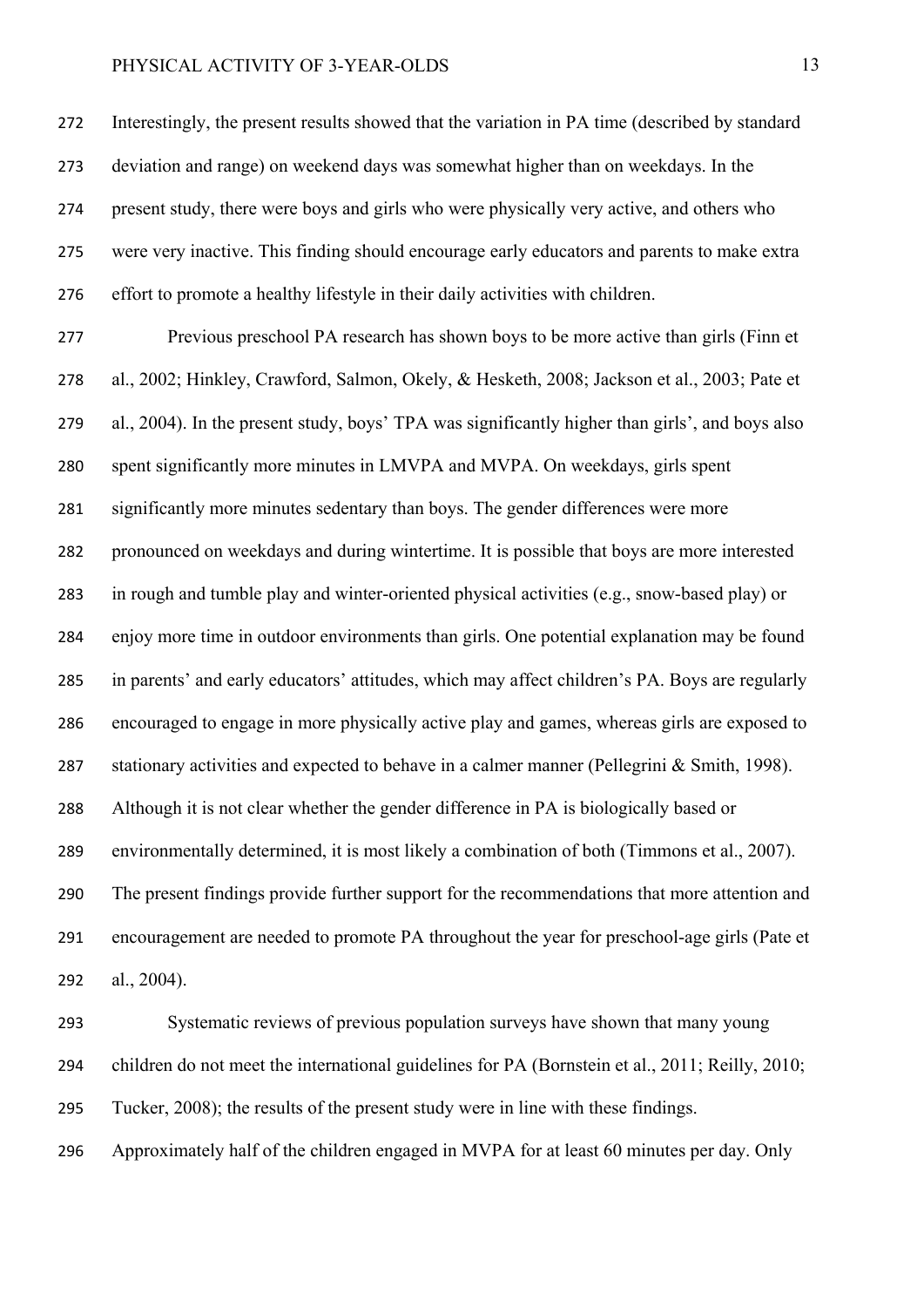20% of children reached the NASPE standard of at least 120 minutes of PA per day, when light PA was included. In addition, none of the present sample engaged in LMVPA for 180 minutes or more (Australian Government, Department of Health and Ageing, 2010; Canadian Society for Exercise Physiology, 2012; Department of Health. UK physical activity guidelines, 2011; IOM, 2011), or achieved the Finnish Recommendations for Physical Activity in Early Childhood Education (2005) of at least 120 minutes of daily brisk PA 303 (defined as MVPA  $(\geq 2340 \text{ cm})$ ). The current sample of 3 year-olds was sedentary for nearly 10 hours per day. Finnish recommendations for preschool children's PA currently do not include limitations on sedentary time, whereas international guidelines (Australian Government, Department of Health and Ageing, 2010; Canadian Society for Exercise Physiology, 2012; Department of Health. UK physical activity guidelines, 2011; IOM, 2011; NASPE, 2009) specifically state that children should not be sedentary for more than one hour at a time except when sleeping. More research is needed to evaluate the effects of PA on children´s health and wellness in the early years of life and what constitutes sufficient levels of health-enhancing PA (Beets et al., 2011). In particular, it would be very important to determine the quantity and quality of daily PA required to ensure children´s optimal growth and maturation.

A major strength of this study was the repeated-measure design, where the same 3- year-old children were measured with accelerometers during two distinct seasons. However, caution should be exercised when comparing PA levels over short time periods (e.g., 3–6 months) because children's normal growth and maturation may influence their physical abilities and motor skills in relation to their engagement in physically active play (Fisher et al., 2005). Children's PA was measured over five days in both the childcare and home settings, including weekdays and weekend days. Anecdotal evidence derived from the implementation of the study suggests that childcare centres are suitable places to reach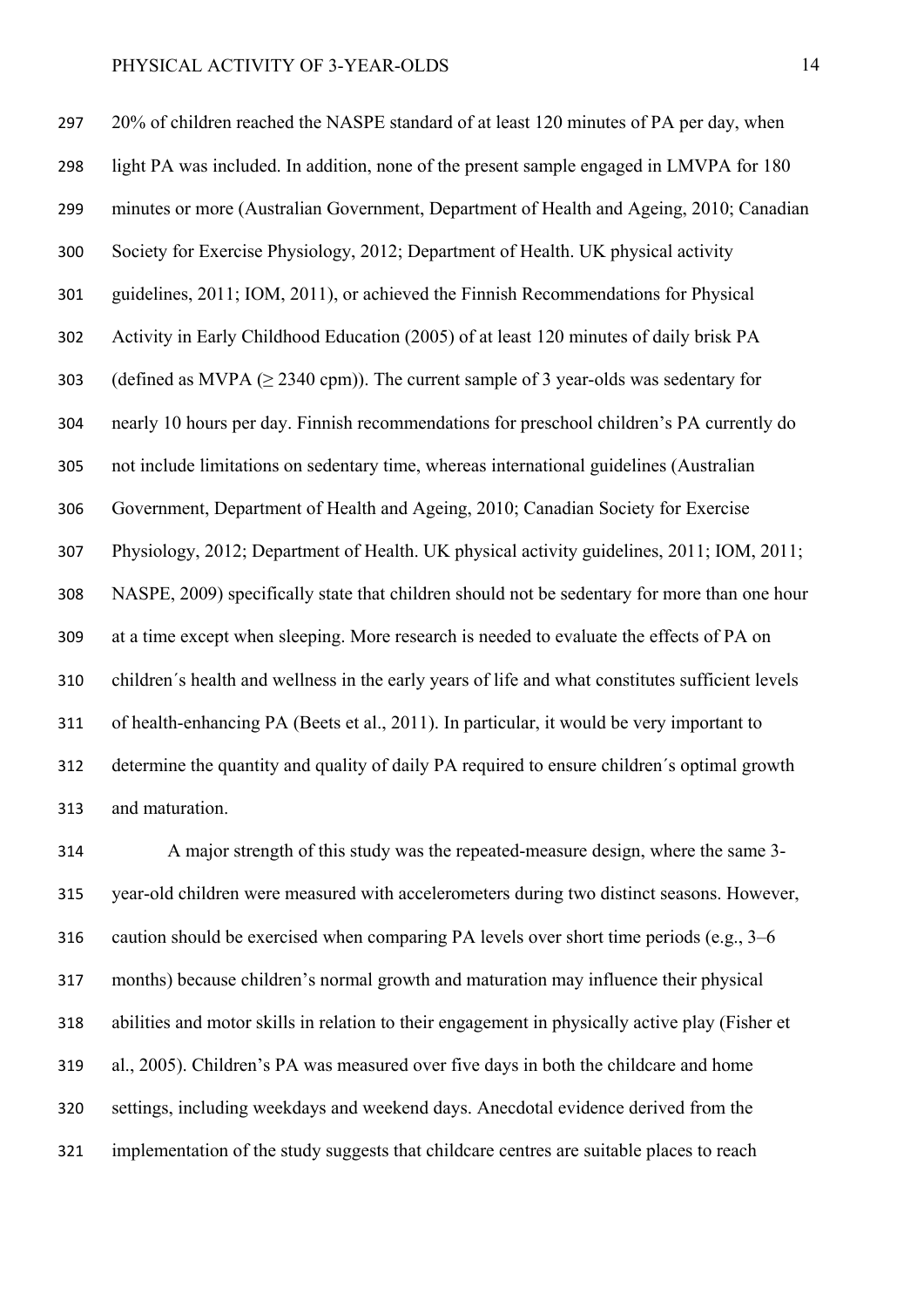families with 3-year-old children. Moreover, the children were co-operative and eager to take part in this study. Proxy reports by parents of their child's receptivity to wearing the accelerometer clearly indicated that it was a positive experience for the majority of the children. Although previous data on the receptivity of preschoolers to wearing accelerometers is relatively limited and not well understood (Oliver et al., 2007), the present results are in line with those of earlier studies (Cardon & De Bourdeaudhuij, 2008; Pate et al., 2004).

The present study was limited by the relatively small sample size, although the sample was focused exclusively on 3-year-old children. Furthermore, the generalizability of the findings could be limited by the fact that all the participating childcare centres and children were located in the same city. It is noteworthy that a large number of children did not achieve the required 8 hours of daily data for at least two weekdays and one weekend day during the winter. This may partly have been due to the effect of the cold weather conditions on the functioning of the accelerometers.

A disadvantage of accelerometers is that they do not provide information on the type or context of PA (Pate et al., 2010). In addition, accelerometers are limited in their ability to measure non-weight-bearing activities, such as swimming, cycling, and skating or upper limb movements, (e.g., digging, carrying and pushing objects). They are not able to account for the increased energy cost associated with walking up stairs, on an incline or on soft surfaces (Oliver et al., 2007; Pate et al., 2010; Trost, 2007). Children playing outdoors in Finland during wintertime often climb up and slide down mounds of snow, pushing or pulling sleds, walking in soft snow, or skating on ice. Also, accelerometers do not detect movements, which are sedentary but need balance and/or concentration in order to develop motor skills or are integral to certain low intensity activities (e.g., singing, drawing and completing puzzles), which are particularly important for young preschool children (Cliff et al., 2009).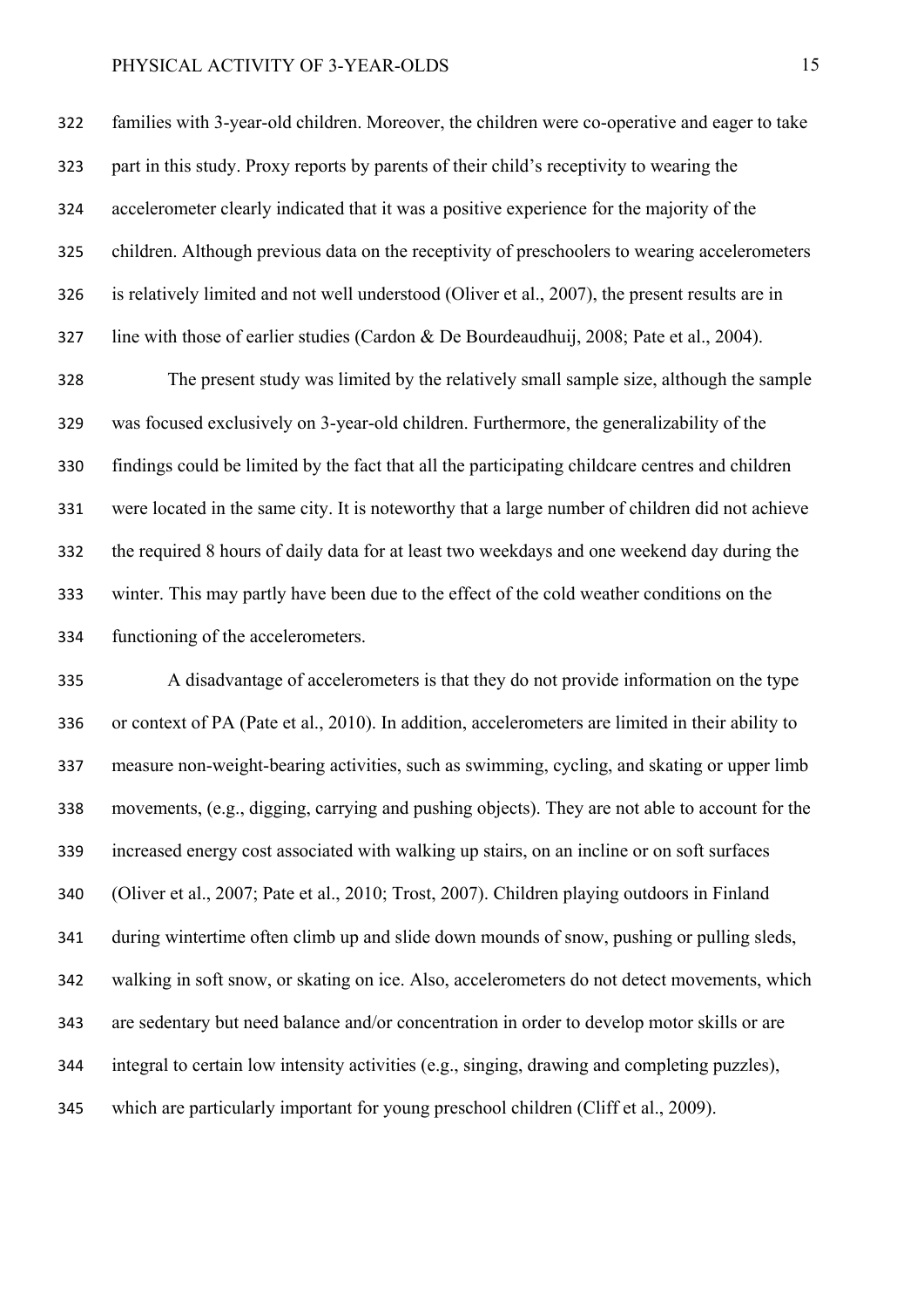Although previous research has found that triaxial accelerometers generate data with a higher level of validity than uniaxial accelerometers (Rowlands, 2007), conjecture remains as to whether triaxial accelerometers detect PA better than uniaxial accelerometers in children (Oliver et al., 2007). In this study, we analysed acceleration in the vertical plane, which has been shown to provide the most important assessment of ambulatory movement (Oliver et al., 2007). The choice of cut points significantly influences the amount of PA reported across different intensity levels (Bornstein et al., 2011). Investigators in the field of PA need to resolve the issue of what accelerometer cut points are the most appropriate (Beets et al., 2011; Bornstein et al., 2011) and continue to focus on standardizing methods for the collection, cleaning, analysing and reporting of accelerometer data (De Vries et al., 2009). To date, the majority of validation and calibration studies have reported a strong positive correlation between ActiGraph accelerometer output and intensity of PA in children (Pate et al., 2010; Rowlands, 2007; Trost, 2007). Strong evidence also exists for good reproducibility of the data generated by ActiGraph accelerometers in samples of preschool-aged children (De Vries et al., 2009). Although the strengths and limitations of accelerometers are widely discussed in the literature, accelerometers remain a necessary tool for measuring PA and sedentary behaviour in free-living preschool children (Pate et al., 2010; Trost, 2007; Van Cauwenberghe et al., 2011).

#### **Conclusion**

The present findings have valuable implications for developing interventions that could contribute to improvements in preschool children's PA both in the home and childcare setting. Based on the current results the influence of season and day of the week is minimal. However, consistent with previously reported research, gender is shown to be a critical variable in relation to children's PA levels. Finnish children appear to achieve recommended guidelines regarding PA levels and sedentary behaviour, in a similar distribution to other studies (e.g.,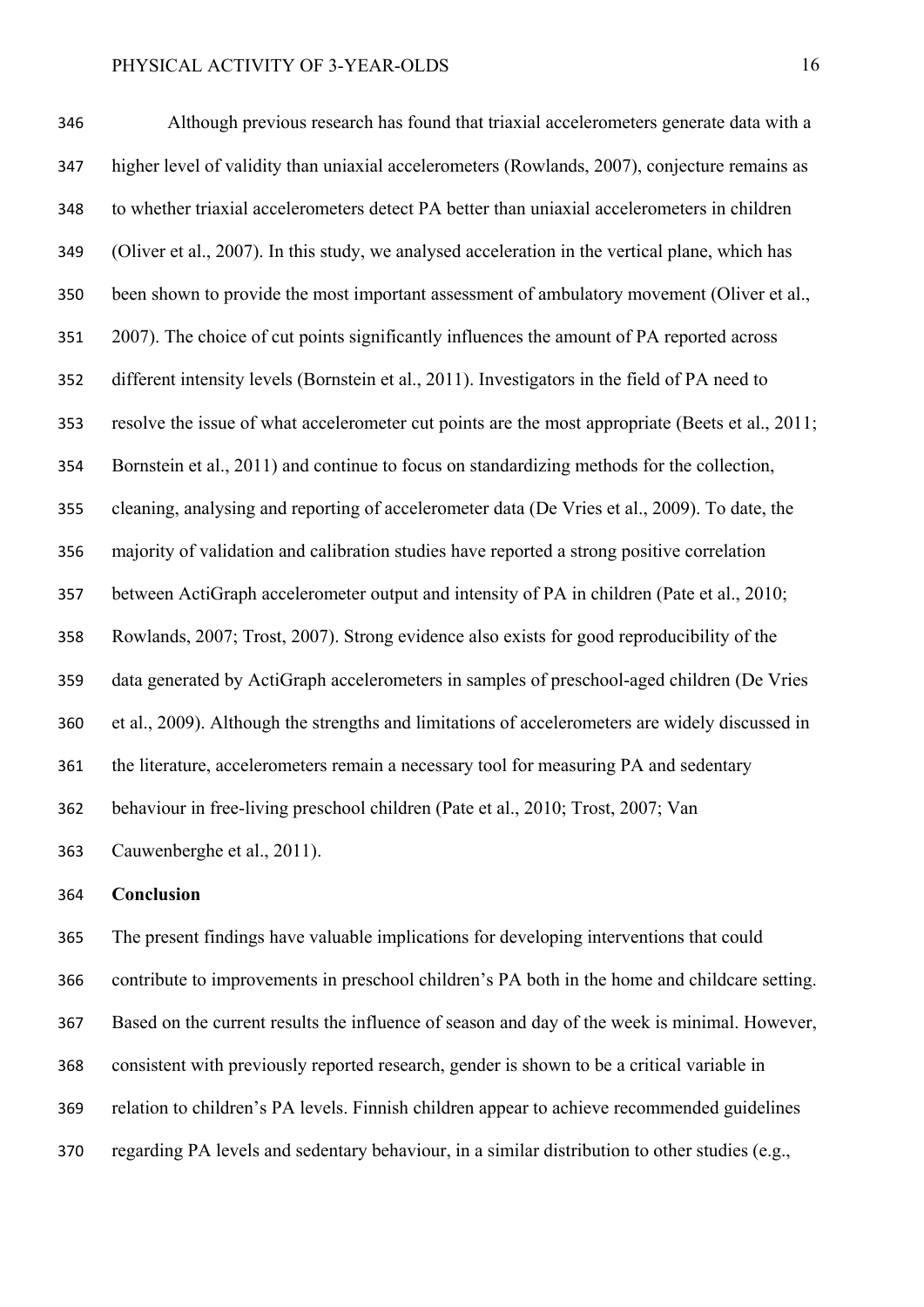Reilly, 2010; Tucker, 2008). The levels of sedentary behaviour observed in current sample may stimulate early educators and parents to work towards reducing the time children spend in sedentary behaviour and increase time and opportunity for engaging in the recommended levels of PA. This change in practice should particularly target girls. In future research, larger and more heterogeneous samples are required to determine key characteristics of children's PA such as type and context. This could be achieved through combining accelerometer information with other methods, such as direct observation, that describe where and how PA takes place among preschool-aged children. **Acknowledgements** 

- The authors would like to thank all the children, childcare centre staff and parents for their
- enthusiastic collaboration that made this research possible.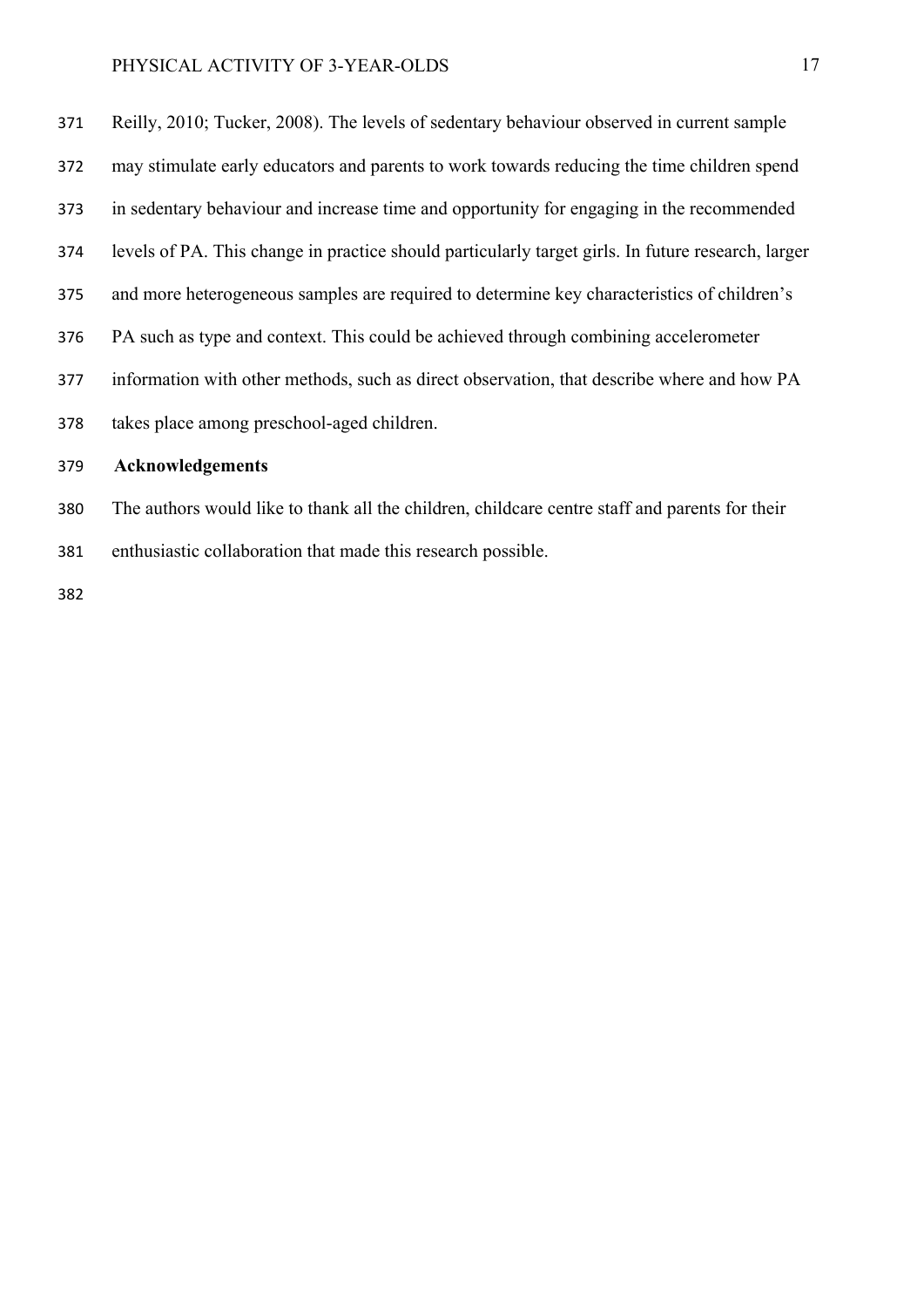#### **References**

- Australian Government, Department of Health and Ageing. Physical activity
- recommendations for children 0–5 years. Published 2010. Retrieved August 28, 2012
- from http://www.health.gov.au/internet/main/publishing.nsf/content/health-pubhlth-
- 387 strateg-phys-act-guidelines#rec 0 5.
- Baranowski, T., Thompson, W.O., DuRant, R.H., Baranowski, J., & Puhl. J. (1993).
- Observations on physical activity in physical locations: age, gender, ethnicity, and month effects. *Research Quarterly for Exercise and Sport,* 64(2), 127–133.
- Beets, M.W., Bornstein, D., Dowda, M., & Pate, R.R. (2011). Compliance with national
- guidelines for physical activity in U.S. preschoolers: measurement and interpretation. *Pediatrics*, *127*, 658–664.
- Bornstein, D.B., Beets, M.W., Byun, W. & McIver, K. (2011). Accelerometer-derived physical activity levels of preschoolers: A meta-analysis. *Journal of Science and Medicine in Sport*, *14*, 504–511.
- Burdette, H.L., Whitaker, R.C., & Daniels, S.R. (2004). Parental report of outdoor playtime
- as a measure of physical activity in preschool-aged children. *Archives of Pediatrics & Adolescent Medicine,* 158, 353–357.
- Canadian Society for Exercise Physiology. Canadian physical activity guidelines and
- Canadian sedentary behavior guidelines. Published 2012. Retrieved August 28, 2012
- from http://www.csep.ca/CMFiles/Guidelines/CSEP-InfoSheets-early-years-ENG.pdf.
- Cardon, G., & De Bourdeaudhuij, I. (2008). Are preschool children active enough?
- Objectively measured physical activity levels. *Research Quarterly for Exercise and Sport*, *79*, 326–332.
- Carson, V., & Spence, J.C. (2010). Seasonal variation in physical activity among children and adolescents: a review. *Pediatric Exercise Science*, *22*, 81–92.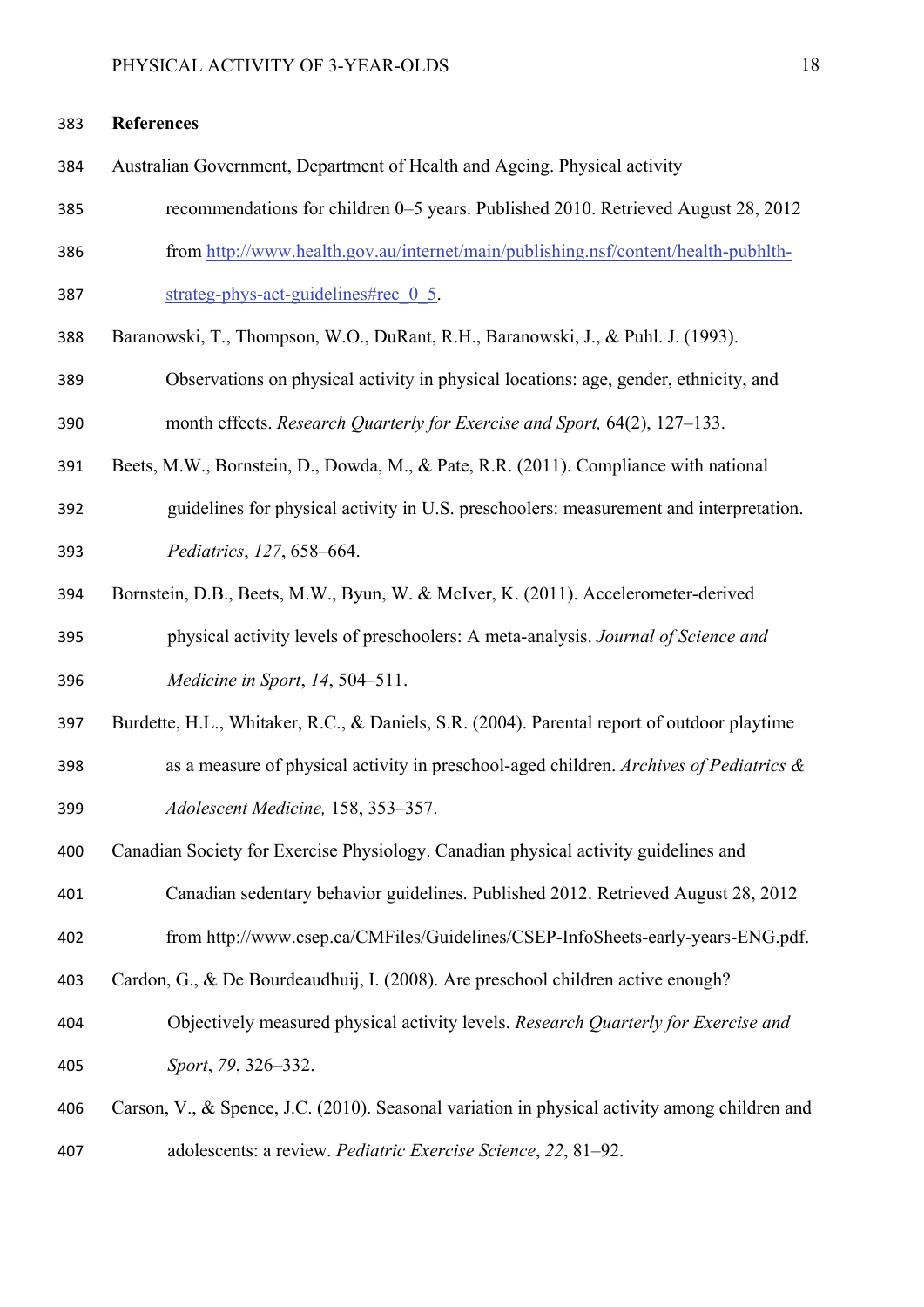- Carson, V., Spence, J.C., Cutumisu, N., Boule, N., & Edwards, J. (2010). Seasonal variation
- in physical activity among preschool children in a northern Canadian city. *Research Quarterly for Exercise and Sport*, *81*, 392–399.
- Cliff, D.P., Reilly, J.J., & Okely, A.D. (2009). Methodological considerations in using
- accelerometers to assess habitual physical activity in children aged 0–5 years. *Journal of Science and Medicine in Sport*, *12*, 557–567.
- Climatological Statistics of Finland (1981-2010). Tilastoja Suomen ilmastosta 1981-2010.
- Finnish Meteorological Institute. Statistical report. Retrieved February 17, 2012 from http://ilmatieteenlaitos.fi/ilmastollinen-vertailukausi-1981–2010
- Cole, T. J., Bellizzi, M. C., Flegal, K. M., & Dietz, W. H. (2000). Establishing a standard
- definition for child overweight and obesity worldwide: international survey. *British Medical Journal*, 320, 1240.
- De Vries, S.I., Van Hirtum, H.W.J.E.M., Bakker, I., Hopman-Rock, M., Hirasing, R.A., &
- Van Mechelen, W. (2009). Validity and reproducibility of motion sensors in youth: A systematic update. *Medicine & Science in Sports & Exercise*, *41*, 818–827.
- Department of Health. UK physical activity guidelines. Published July 2011. Retrieved
- August 28, 2012 from
- http://www.dh.gov.uk/en/Publicationsandstatistics/Publications/PublicationsPolicyAn dGuidance/DH\_127931.
- Finn, K.J., Johannsen, N., & Specker, B. (2002). Factors associated with physical activity in preschool children. *The Journal of Pediatrics*, *140*, 81–85.
- Fisher, A., Reilly, J.J., Montgomery, C., Kelly, L.A., Williamson, A., Jackson, D.M., …
- Grant, S. (2005). Seasonality in physical activity and sedentary behavior in young
- children. *Pediatric Exercise Science*, *17*, 31–40.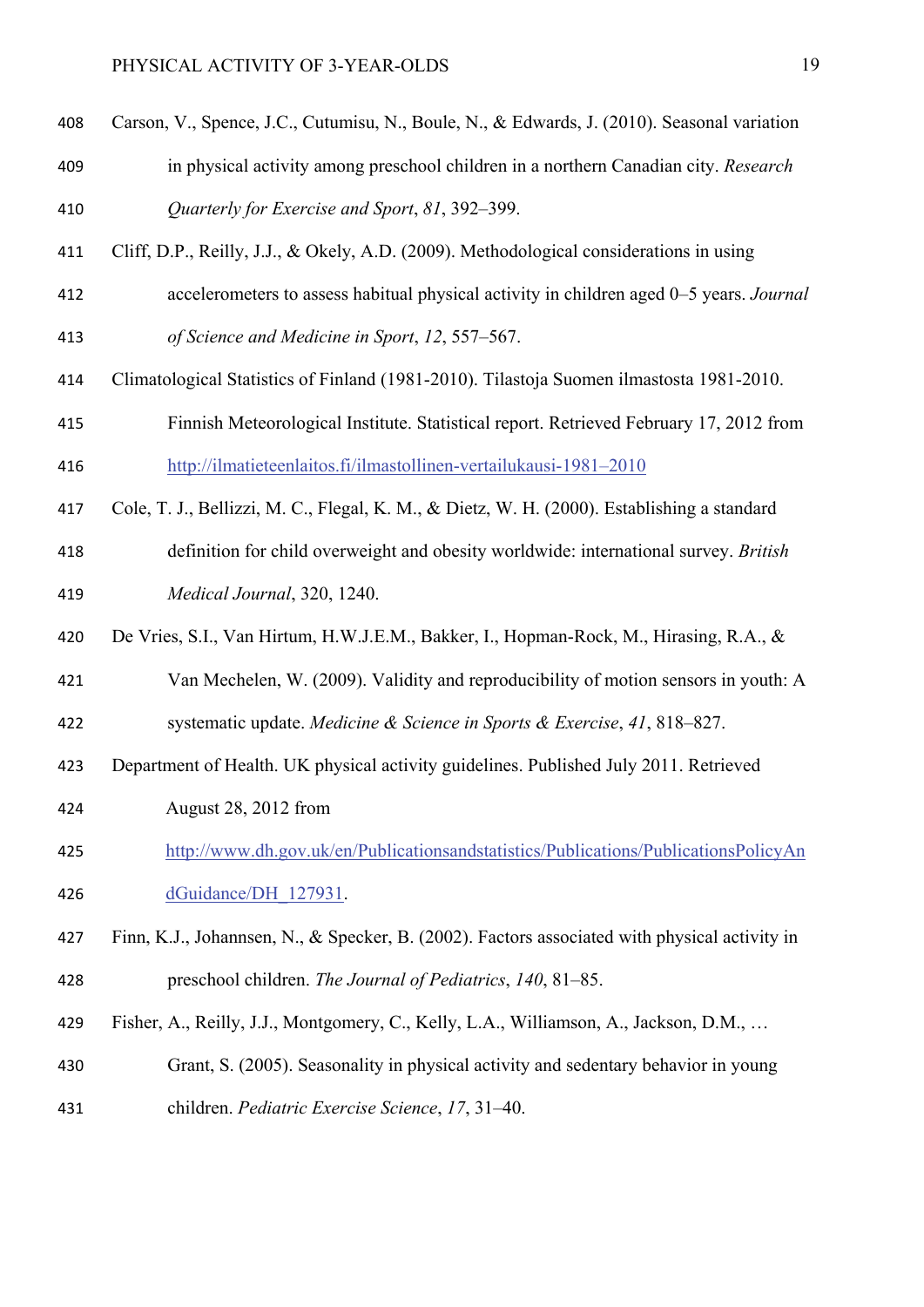- Hinkley, T., Crawford, D., Salmon, J., Okely, A.D., & Hesketh, K. (2008). Preschool
- children and physical activity. *American Journal of Preventive Medicine*, *34*, 435-441.
- Institute of Medicine (IOM). Early childhood obesity prevention: policies goals,
- recommendations, and potential actions. Published June 2011. Retrieved September 4,
- 2012 from http://www.iom.edu/Reports/2011/Early-Childhood-Obesity-Prevention-Policies/Recommendations.aspx.
- Jackson, D.M., Reilly, J.J., Kelly, L.A., Montgomery, C., Grant, S., & Paton, J.Y. (2003).
- Objectively measured physical activity in a representative sample of 3- to 4-year-old children. *Obesity Research*, *11*, 420–425.
- Moore, L.L., Gao, D., Bradlee, M.L., Cupples, L.A., Sundarajan-Ramamurti, A., Proctor,
- M.H., … Ellison, R.C. (2003). Does early physical activity predict body fat change throughout childhood? *Preventive Medicine*, *37*, 10–17.
- National Association for Sport and Physical Education (NASPE) (2009). Active Start: A
- 445 Statement of Physical Activity Guidelines for Children from Birth to Age 5, 2<sup>nd</sup>
- edition. American Alliance for Health, Physical Education, Recreation, and Dance.
- OECD Family Database 2008. Last updated June 2011. Retrieved June 2, 2012 from

http://www.oecd.org/els/social/family/ database.

Oliver, M., Schofield, G.M., & Kolt, G.S. (2007). Physical activity in preschoolers.

Understanding prevalence and measurement issues. *Sports Medicine*, *37*, 1045–1070.

- Pate, R.R., McIver, K., Dowda, M., Brown, W.H., & Addy, C. (2008). Directly observed
- physical activity levels in preschool children. *Journal of School Health,* 78(8), 438– 444.
- Pate, R.R, O´Neill J.R., & Mitchell, J. (2010). Measurement of physical activity in preschool children. *Medicine & Science in Sports & Exercise*, *42*, 508–512.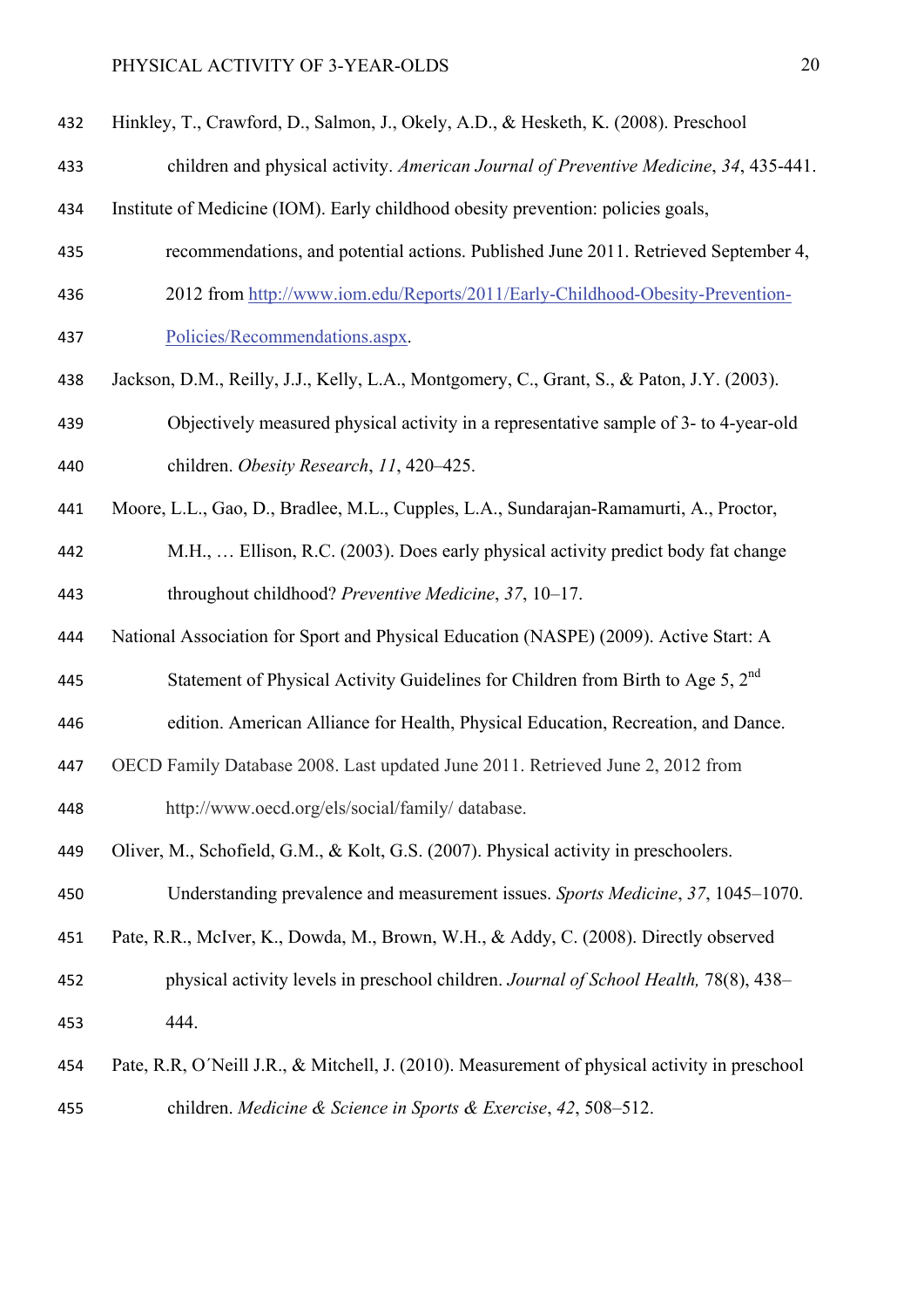- Pate, R. R., Pfeiffer, K. A., Trost, S. G., Ziegler, P., & Dowda, M. (2004). Physical activity among children attending preschools. *Pediatrics*, *114*, 1258–1263.
- Pellegrini, A.D., & Smith, P.K. (1998). Physical active play: the nature and function of a neglected aspect of play. *Child Development*, *69*, 577–598.
- Poest, C.A., Williams, J.J., Witt, D.D., & Atwood, M.E. (1989). Physical activity patterns of preschool children. *Early Childhood Research Quarterly,* 4, 367–376.
- Recommendations for Physical Activity in Early Childhood Education (2005). Handbooks of the Ministry of Social Affairs and Health 2005:17.
- Reilly, J.J. (2010). Low levels of objectively measured physical activity in preschoolers in child care. *Medicine & Science in Sports & Exercise*, *42*, 502–507.
- Rowlands, A.V. (2007). Accelerometer assessment of physical activity in children: An Update. *Pediatric Exercise Science*, *19*, 252–266.
- Strong, W.B., Malina, R.M., Blimkie, C.R., Daniels, S.R., Dishman, R.K., & Gutin, B.
- (2005). Evidence based physical activity for school-age youth. *Journal of Pediatrics*, *146*, 732–737.
- Telama, R. (2009). Tracking of physical activity from childhood to adulthood: a review.
- *Obesity Facts*. The European Journal of Obesity, 3: 000–000. Published online.
- Timmons, B.W., Naylor, P.J., & Pfeiffer, K.A. (2007). Physical activity for preschool
- children how much and how? *Applied Physiology, Nutrition and Metabolism*, *32*, 122–134.
- Tremblay, M.S., LeBlanc, A.G., Kho, M.E., Saunders, T.J., Larouche, R., Colley, R.C., …
- Gorber, S.C. (2011). Systematic review of sedentary behavior and health indicators in school-aged children and youth. *International Journal of Behavioral Nutrition and*
- *Physical Activity*, *8*. Downloaded 17.11.2011. http://www.ijbnpa.org/content/8/1/98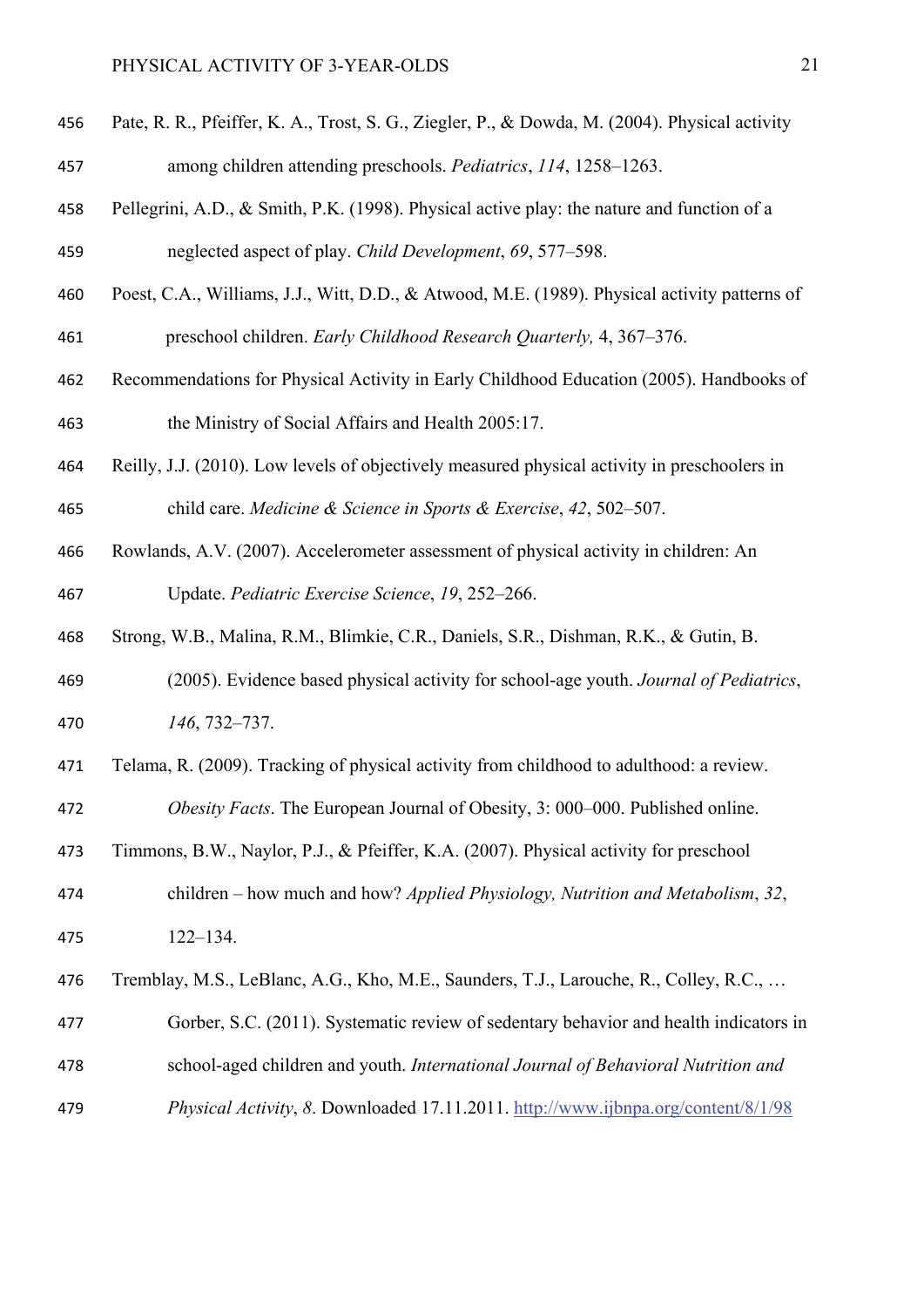- Trost, S.G. (2007). Measurement of physical activity in children and adolescents. *American Journal of Lifestyle Medicine*, *1*, 299–314.
- Tucker, P. (2008). The physical activity levels of preschool-aged children: A Systematic Review. *Early Childhood Research Quarterly*, *23*, 547–558.
- Van Cauwenberghe, E., Labarque, V., Trost, S., De Bourdeaudhuij, I., & Cardon, G. (2011).
- Calibration and comparison of accelerometer cut points in preschool children.

*International Journal of Pediatric Obesity*, *6*, e582–e589.

- World Health Organization (2010). Global recommendations on physical activity for health.
- Geneva. Switzerland.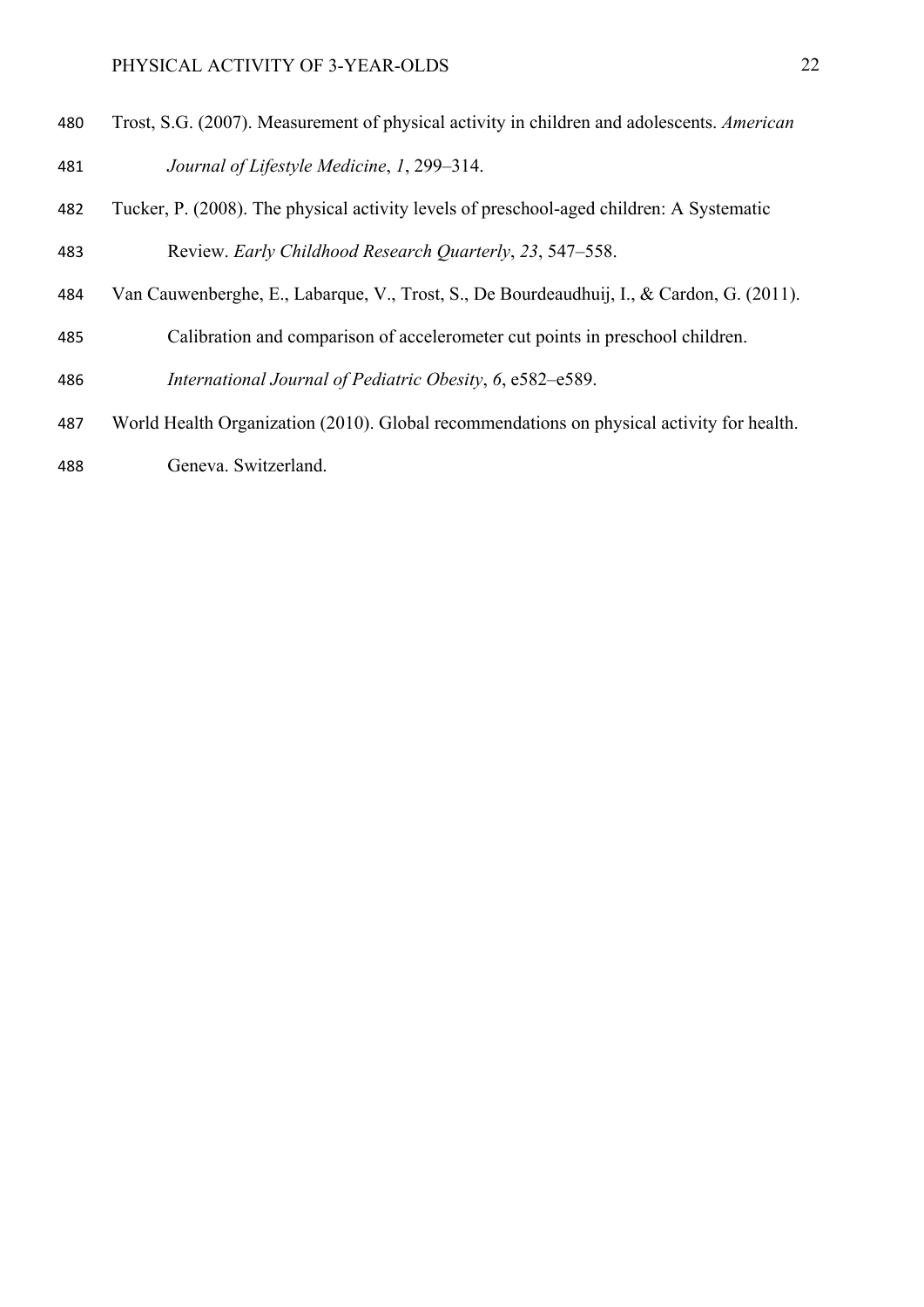**Table 1.** Demographic information for boys ( $n = 26$ ) and girls ( $n = 21$ ) by

season.

|                                                                           | Autumn           |                 | Winter      |                 |
|---------------------------------------------------------------------------|------------------|-----------------|-------------|-----------------|
|                                                                           | <b>Boys</b>      | Girls           | <b>Boys</b> | Girls           |
|                                                                           | $M$ SD           | M SD            | $M$ SD      | $M$ SD          |
| Age (years)                                                               | $3.3 \quad 0.3$  | $3.3 \quad 0.3$ | 3.6 $0.3$   | $3.7 \quad 0.3$ |
| Height (cm)                                                               | 100.0 5.4        | 98.4 3.3        | 102.5 5.5   | 101.2 3.4       |
| Weight $(kg)$                                                             | $16.1 \quad 2.0$ | 15.6 1.4        | $17.0$ 2.0  | $16.4$ 1.6      |
| BMI $(kg/m^2)$                                                            | $16.2 \quad 0.9$ | 1.2<br>16.1     | 16.1<br>0.8 | 1.3<br>16.0     |
| <i>Note.</i> $M$ = mean, $SD$ = standard deviation, BMI = body mass index |                  |                 |             |                 |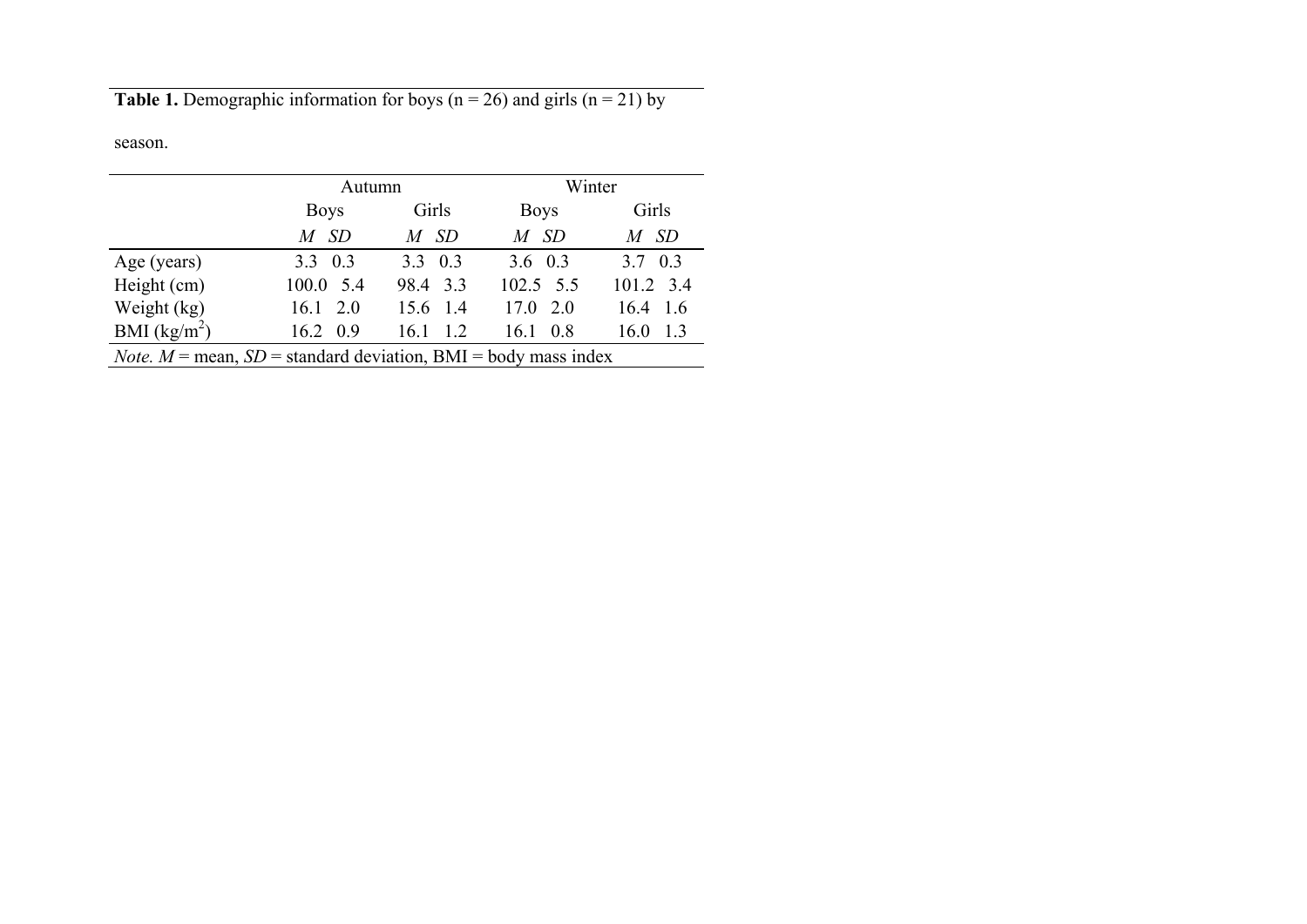**Table 2.** Gender and seasonal differences in children's weekdays and weekend days' physical activity (PA)

(minutes/day).

|                   | Total       |            |                  |       | Season               |                     |                  |       |
|-------------------|-------------|------------|------------------|-------|----------------------|---------------------|------------------|-------|
|                   | <b>Boys</b> | Girls      |                  |       | Autumn               | Winter              |                  |       |
| Physical activity | $(n = 26)$  | $(n = 21)$ | $\boldsymbol{p}$ | $d^*$ | $(n = 47)$           | $(n = 47)$          | $\boldsymbol{p}$ | $d^*$ |
| intensity         | $M$ SD      | $M$ SD     |                  |       | SD<br>$\overline{M}$ | M SD                |                  |       |
| Sedentary time    |             |            |                  |       |                      |                     |                  |       |
| Weekdays          | 585<br>51   | 608<br>54  | .047             | 0.44  | 595<br>48            | 596<br>58           | .861             | 0.02  |
| Weekend days      | 71<br>576   | 73<br>589  | .310             | 0.18  | 58<br>594            | 82<br>570           | .087             | 0.34  |
| Light PA          |             |            |                  |       |                      |                     |                  |       |
| Weekdays          | 43<br>8     | 37<br>6    | .001             | 0.85  | $\overline{7}$<br>41 | 39<br>8             | .021             | 0.27  |
| Weekend days      | 12<br>41    | 9<br>36    | .030             | 0.47  | 39<br>10             | 38<br>11            | .378             | 0.10  |
| Moderate PA       |             |            |                  |       |                      |                     |                  |       |
| Weekdays          | 34 8        | 29<br>6    | .001             | 0.71  | 32<br>$\overline{7}$ | 8<br>31             | .668             | 0.13  |
| Weekend days      | 12<br>33    | 28<br>8    | .028             | 0.50  | 30<br>10             | 31<br><sup>11</sup> | .866             | 0.10  |
| Vigorous PA       |             |            |                  |       |                      |                     |                  |       |
| Weekdays          | 12<br>32    | 9<br>27    | .021             | 0.48  | 31<br>12             | 29<br>11            | .331             | 0.17  |
| Weekend days      | 33<br>16    | 12<br>26   | .036             | 0.50  | 29<br>14             | 30<br>16            | .767             | 0.07  |
| <b>LMVPA</b>      |             |            |                  |       |                      |                     |                  |       |
| Weekdays          | 109<br>26   | 18<br>92   | .001             | 0.77  | 24<br>104            | 100<br>24           | .204             | 0.17  |
| Weekend days      | 37<br>106   | 27<br>90   | .021             | 0.50  | 99<br>32             | 99<br>36            | .970             | 0.00  |
| <b>MVPA</b>       |             |            |                  |       |                      |                     |                  |       |
| Weekdays          | 19<br>67    | 55<br>14   | .005             | 0.73  | 62<br>18             | 18<br>61            | .328             | 0.06  |
| Weekend days      | 27<br>65    | 19<br>54   | .029             | 0.48  | 60<br>23             | 61<br>26            | .707             | 0.04  |

*Note.* \*Effect size (Cohen's *d*)